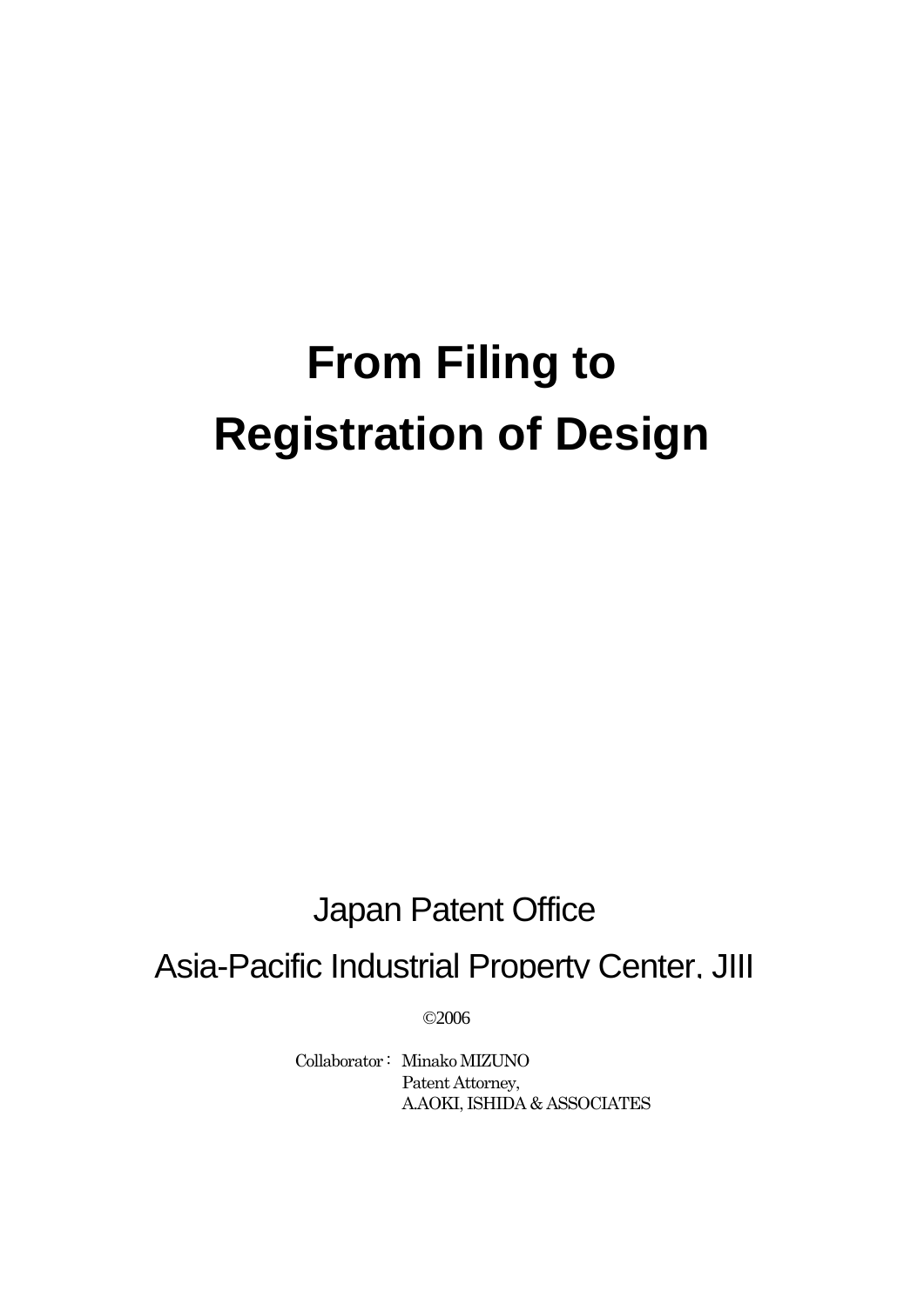# **Table of Contents**

| Page                                                                                                                                                                                                                           |  |
|--------------------------------------------------------------------------------------------------------------------------------------------------------------------------------------------------------------------------------|--|
| 1.                                                                                                                                                                                                                             |  |
|                                                                                                                                                                                                                                |  |
| 1-2. Designs and articles with the contract of the contract of the contract of the contract of the contract of the contract of the contract of the contract of the contract of the contract of the contract of the contract of |  |
|                                                                                                                                                                                                                                |  |
|                                                                                                                                                                                                                                |  |
| 1-5. Special registration manufactured contains a series of 8                                                                                                                                                                  |  |
| Filing an application request with drawings and the Formality check <b></b> 9<br>2.                                                                                                                                            |  |
| 2-1. Application request manufactured contains a series of 9                                                                                                                                                                   |  |
|                                                                                                                                                                                                                                |  |
| 2-3. Documents an applicant may submit manufactured and 15                                                                                                                                                                     |  |
|                                                                                                                                                                                                                                |  |
| 3.                                                                                                                                                                                                                             |  |
|                                                                                                                                                                                                                                |  |
| 3-2. Searching the prior art data base www.communically.com/                                                                                                                                                                   |  |
|                                                                                                                                                                                                                                |  |
|                                                                                                                                                                                                                                |  |
|                                                                                                                                                                                                                                |  |
| 3-6. Submission of an argument manufactured and an argument of the state of the state of the state of the state of the state of the state of the state of the state of the state of the state of the state of the state of the |  |
| 3-7. Decision to grant and decision of refusal manufactured and 25                                                                                                                                                             |  |
| 3-8. Registration and publication manufactured and publication manufactured and publication                                                                                                                                    |  |
| 4.                                                                                                                                                                                                                             |  |
|                                                                                                                                                                                                                                |  |
|                                                                                                                                                                                                                                |  |
|                                                                                                                                                                                                                                |  |
|                                                                                                                                                                                                                                |  |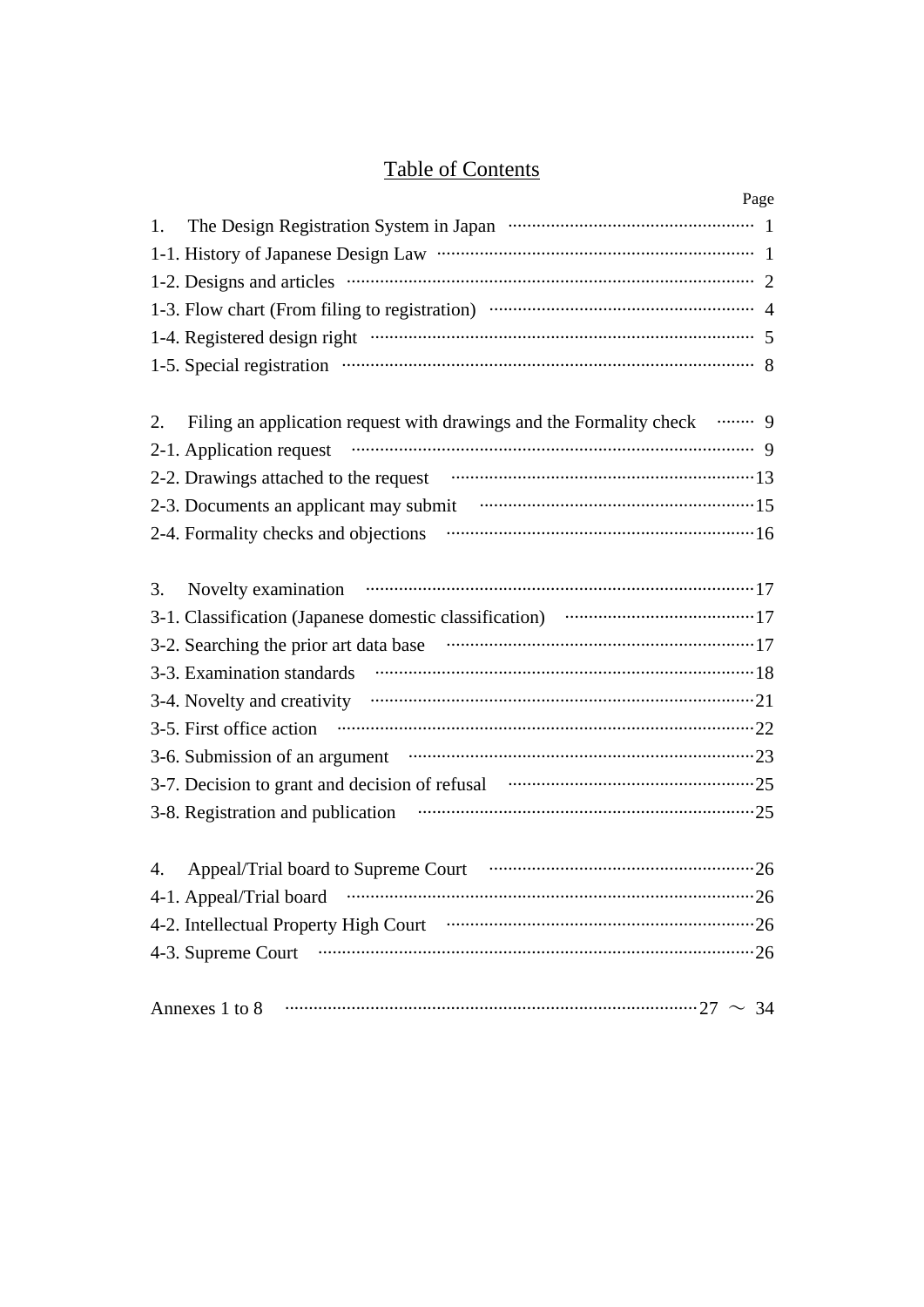#### 1. The Design Registration System in Japan

#### 1-1. History of Japanese Design Law

\*1885-1886 Mr. Korekiyo Takahashi made a trip to each of the U.S. and Europe in order to observe patent law practice.

Design Ordinance 1888, was enforced on Feb. 1, 1889.

 $\rightarrow$  To protect entrepreneurs.

(1889-1899: Drawings of registered designs were published in the Patent Gazette)

#### Design Law 1899, was enforced on July 1, 1899.

\*July 15, 1899, Japan joined the Paris Convention.

#### Design Law 1909, was enforced on Nov. 1, 1909.

 $\rightarrow$  In harmony with domestic economics (reducing fees).

#### Design Law 1921, was enforced on Jan. 11, 1922.

 $\rightarrow$  To make the subject matter clear by deleting "applied".

(1933- Representations of registered designs were published in color, in the Design Gazette)

\*1950: The issue of Japanese imitation goods started to be discussed at home as well as abroad.

\*1951: Raymond Lowey visited Japan.

#### Design Law 1959, was enforced on April 1, 1960.

 $\rightarrow$  Introducing world wide novelty to encourage industries to manufacture original designed products.

\*1991-1997 A series of meetings were held by a Committee of Experts on the Development of the Hague Agreement.

#### Design Law 1998, was enforced on Jan. 1, 1999.

\*1999 Diplomatic Conference on the Geneva Act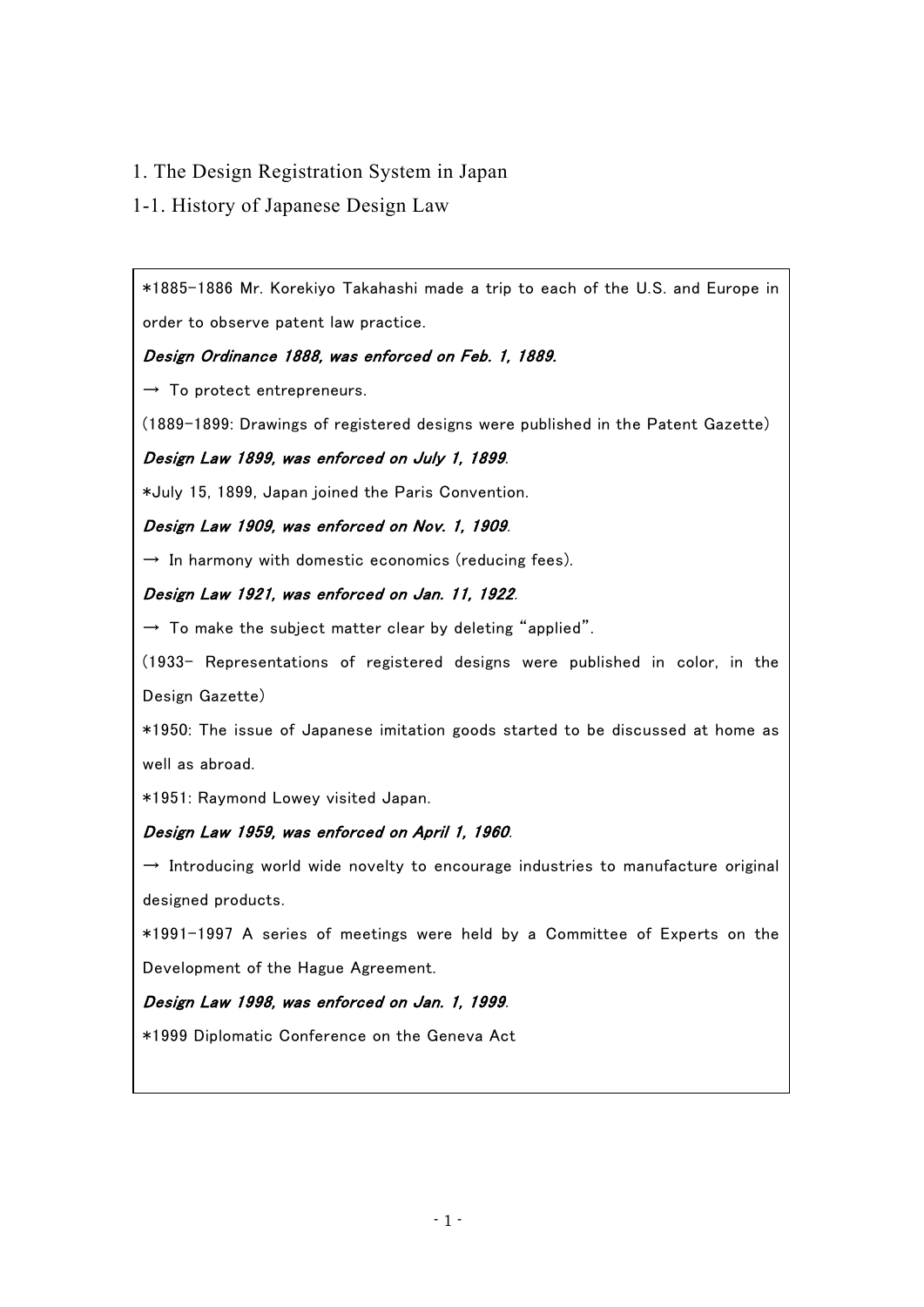#### 1-2. Designs and articles

#### (1) Definition

Under Japanese Design Law, it is understood that a design must have a shape because it must relate to an article with a solid body. Under Japanese Design Law, the design must show an aesthetic impression. A design for an ornament which fails to designate the shape of the article itself cannot be considered a design under Design Law. In other words, a design under Japanese Design Law (hereinafter JDL) means the appearance of an article produced industrially. (Sec. 2, paragraph. 1)

#### (2) Articles and products

An article is interpreted as a tangible product, such as a movable property, which has a shape and can be seen normally. Articles registrable under Japanese Design Law are listed in the *Classes of Articles* prescribed by ordinance of the Ministry of Economy, Trade and Industry. Articles not registrable under Japanese Design Law are real estate, electricity, heat, gas, or liquid products that have no specified shape. \*A prefabricated house falls under Class 61 of the *Classes of Articles*. It is deemed to be an article since it is industrially manufactured and traded as a movable property.

#### (3) Component parts

An article is traditionally interpreted as either a product having an inseparable solid body or a complex product consisting of some component parts assembled before being put on the market. There are many articles (parts) which serve as component parts to another article, such as padding for heels or insertable soles for footwear, which fall under Class 6 of the *Classes of Articles* , or an automobile grille, which falls under Class 35 of the *Classes of Articles*. Under the former Design Law, parts of articles not separated into component parts are not subject to protection, whereas some foreign design laws do allow it.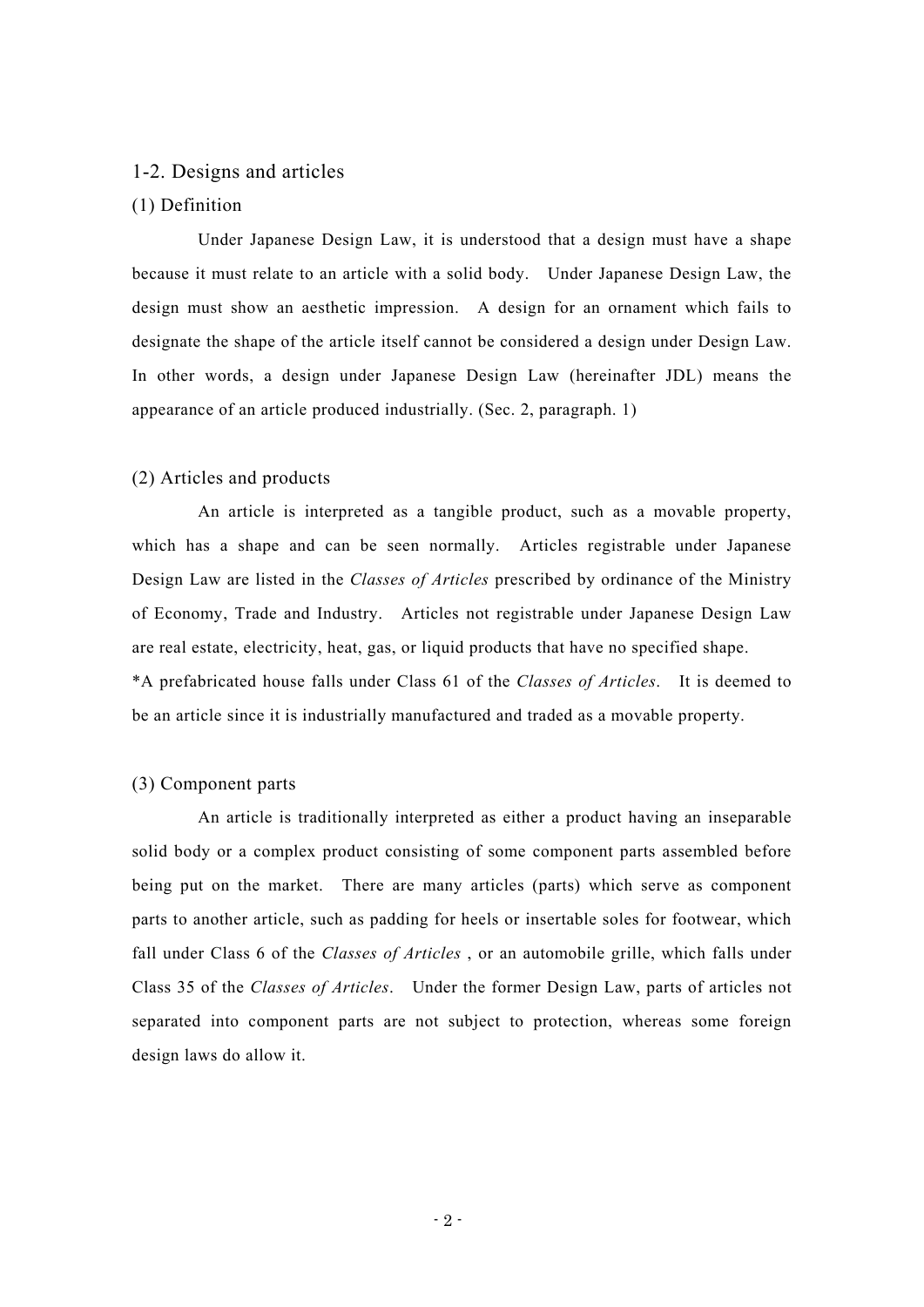#### (4) Portion of an article

The present Design Law introduces the concept of parts of an article in Section 2. Therefore, applicants may obtain design registration for a part of an article on the condition that the overall shape of the article is shown in a representation. The JPO uses the special term "partial design" to indicate a design for a part of an article. In Japanese, a partial design is called "BUBUN ISHOU." This new concept has been introduced to protect creative designs for a portion of an article. This new system in Japan seems to be set up under the influence of the dotted line practice in the U.S.

#### (5) A set of articles

Under Japanese Design Law, a design must relate one single article. However, a number of articles, such as a knife, fork and spoon, may usually be traded as a set of articles. Therefore, as an exception to the provisions in Section 7, a design for items prescribed by ordinance of the Ministry of International Trade and Industry is protected as a design for a set of articles. The number of items officially admitted is fifty six, and listed in the Annexed Table 2 of the Design Law Enforcement Regulations. (Cf.ANNEX-6)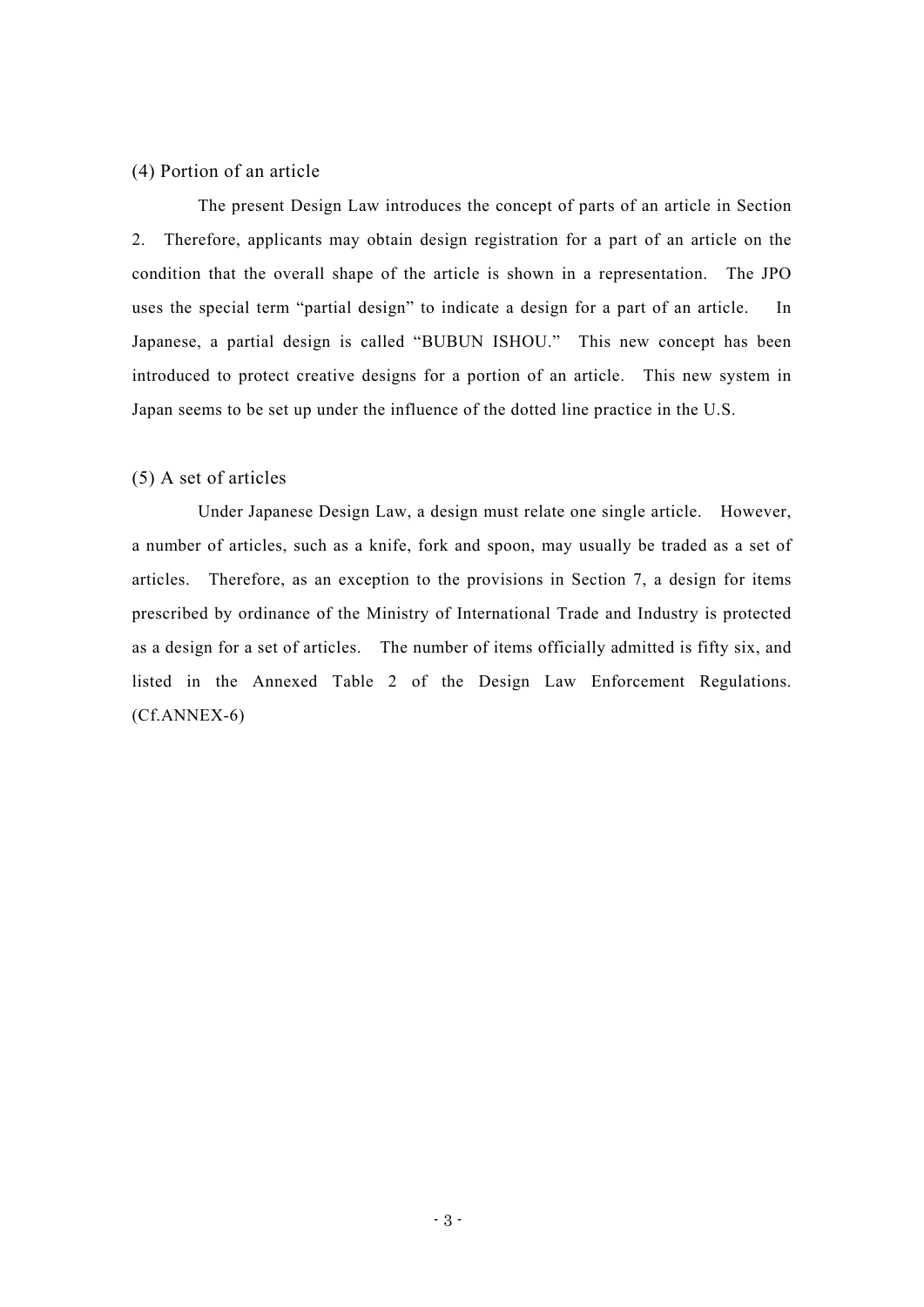1-3. Flow chart (From filing to registration)

Source: JPO

[http://www.jpo.go.jp/cgi/linke.gi?url=/shiryou\\_e/toushin\\_e/kenkyukai\\_e/annual\\_report20](http://www.jpo.go.jp/shiryou_e/toushin_e/kenkyukai_e/annual_report2005.htm) [05.htm](http://www.jpo.go.jp/shiryou_e/toushin_e/kenkyukai_e/annual_report2005.htm)

The following flow chart shows various proceedings, beginning with filing a design application. If an applicant receives a decision from an examiner, stating that the design has been rejected, the applicant may proceed step by step to have the decision overruled and, if necessary, appeal to the Supreme Court.

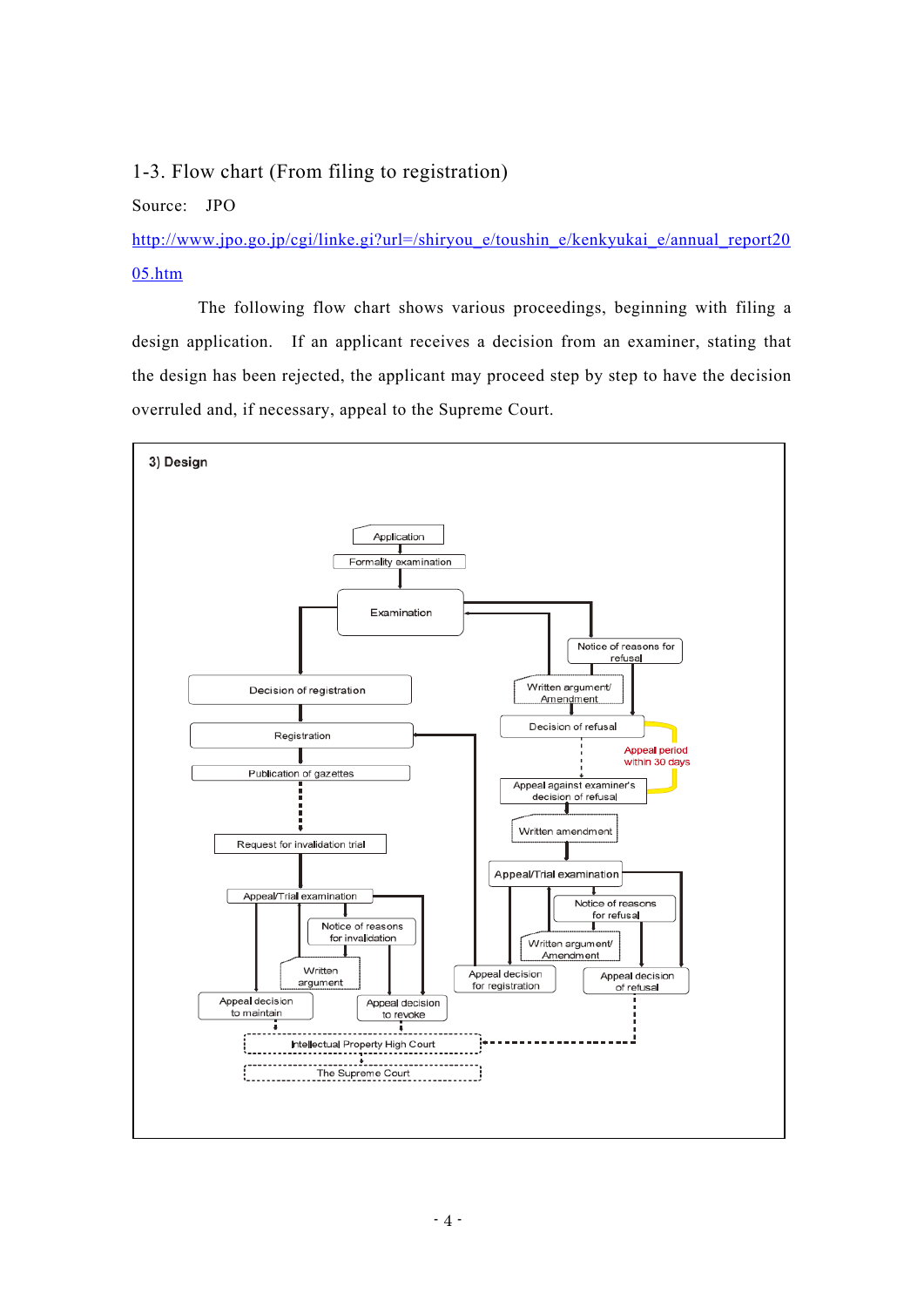#### 1-4. Registered design right

#### (1) Ownership

When a design is recorded in the Design Register, its owner has an exclusive right to use the registered design and designs similar thereto. The owner may grantexclusive and non-exclusive licenses based on the registered design right. (cf. Sections 20, 23, 27 and 28) Parties who may obtain a design registration are designers, creators or the successors in title to designers or creators. (cf. Patent Law Sections. 33 to 34 apply mutatis mutandis to design applications under Sec. 15).

#### $(2)$  The scope and duration of protection

In Japan, the term of a design right is 15 years from the date of the registration of its establishment. (cf. Sec. 21)

The scope of protection is specified on the basis of statements in the application request and representations attached to the request (cf. Sec. 24). Therefore, the gist of a design should be set out clearly in both the application request and representations. If there is some discord between the statement and the drawings in a design application, the design will be deemed not to be clearly specified and the application will therefore be rejected.

#### (3) Enforcement, sanctions and remedies

Since a registered design right is an officially recognized right, a proprietor may sue any party who uses the design or designs similar thereto without consent according to the Code of Civil Procedure, as well as other rights under the Civil Code. Japanese Design Law provides for various sanctions and remedies in this regard. (cf. Sections. 37 to 40 and 69)

The owner of a design right or an exclusive licensee may require a party infringing on the design right or exclusive license to pay compensation for damages. (cf. Civil Code, Art. 709)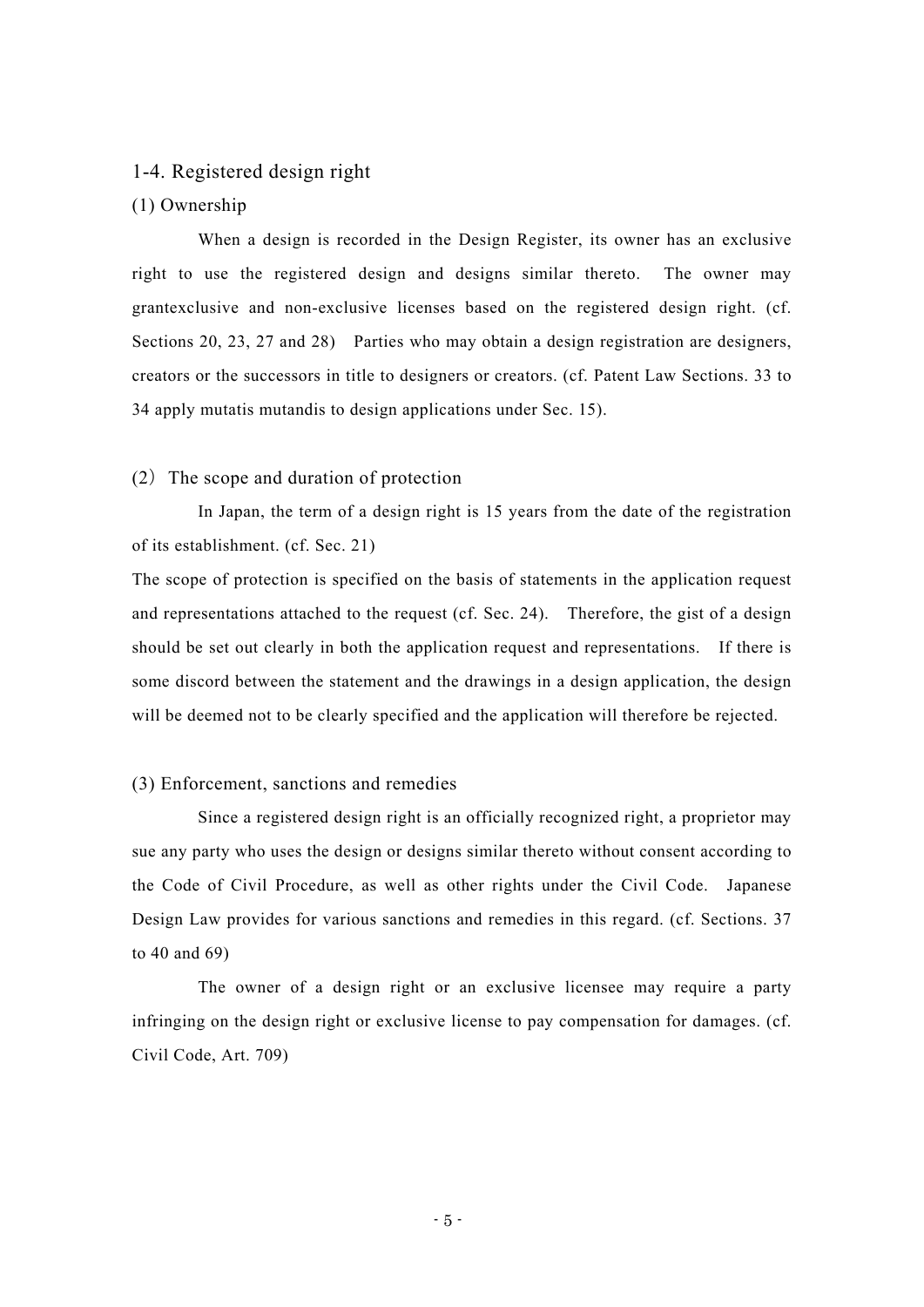#### (4) Indication of a design registration (cf. Sec. 64)

In the market, it is difficult for the average person to determine whether a design is registered or not. Therefore, it is recommended that products to which a registered design, or a design similar thereto, has been applied, or the packaging of such products, be clearly marked to indicate that the design has been registered.

#### (5) Presumption of negligence (cf. Sec. 40)

Under Section 40 of the Design law, a party who has infringed on a design right or exclusive license of another party shall be presumed to have been negligent as far as the act of infringement is concerned.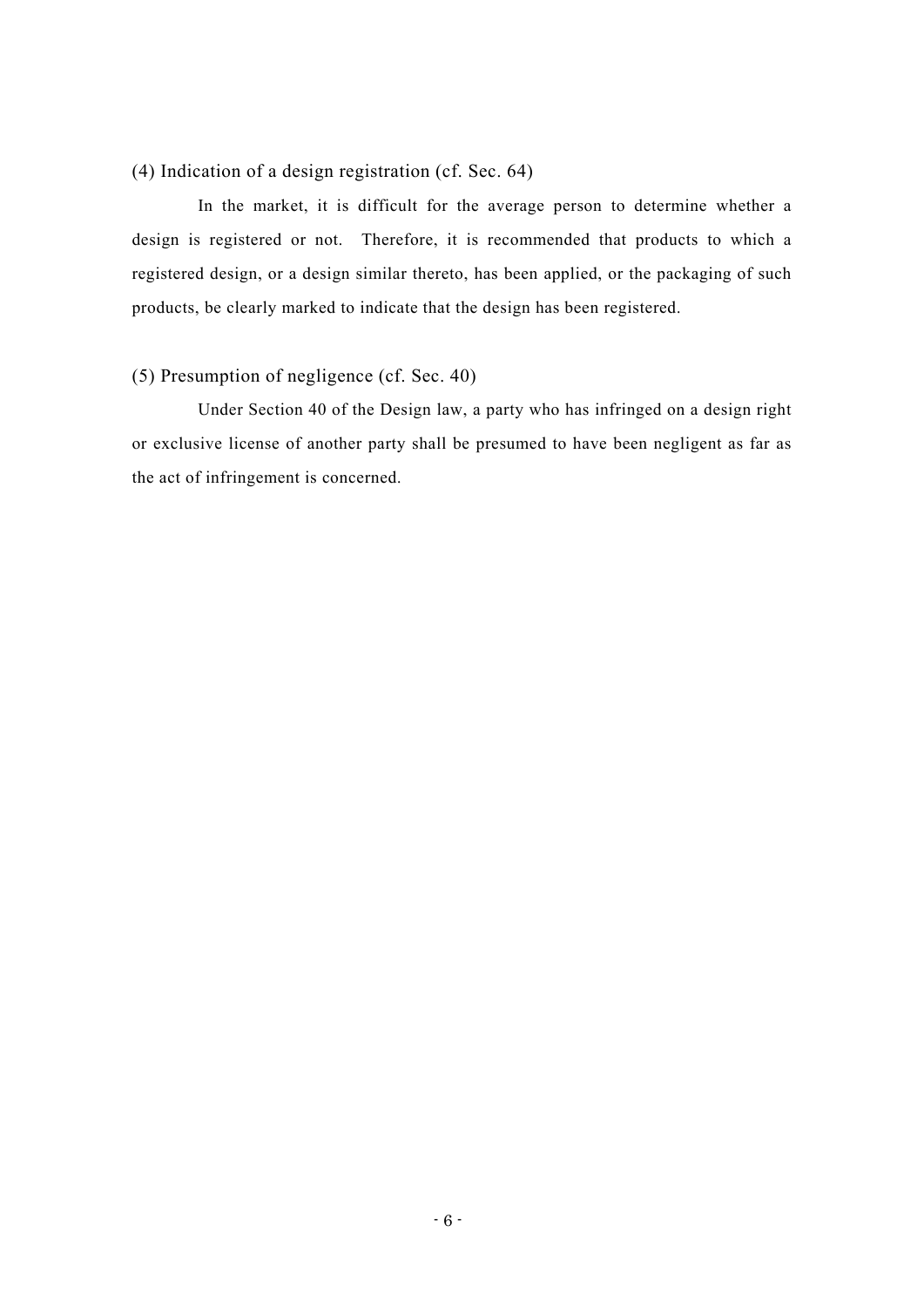#### 【*A self-propelled Crane Case*】

*compensation to the plaintiff.* 

*Tokyo District Court, January 24, 1997 (Case No. Heisei 5 (Wa) 3966 of 1993)* 

*The court issued an order that the defendant shall not make, sell or exhibit for sale the self-propelled crane infringing the plaintiff's design right. The court ordered the defendant to pay at least ¥142,560,000 (\$1,188,000: 1\$=¥120) as* 

*The plaintiff, K registered the design of a self-propelled crane on April 25, 1989 (Des. Reg. No.766928). The plaintiff has made self-propelled cranes embodying the registered design.* 

*The defendant, KS started to make, sell and exhibit for sale self-propelled cranes around December 1991.* 



\**The defendant appealed to the Tokyo High Court (Case No. Heisei 9 (Ne) 404 of 1997). The court issued to dismiss the appeal on June 18, 1998.*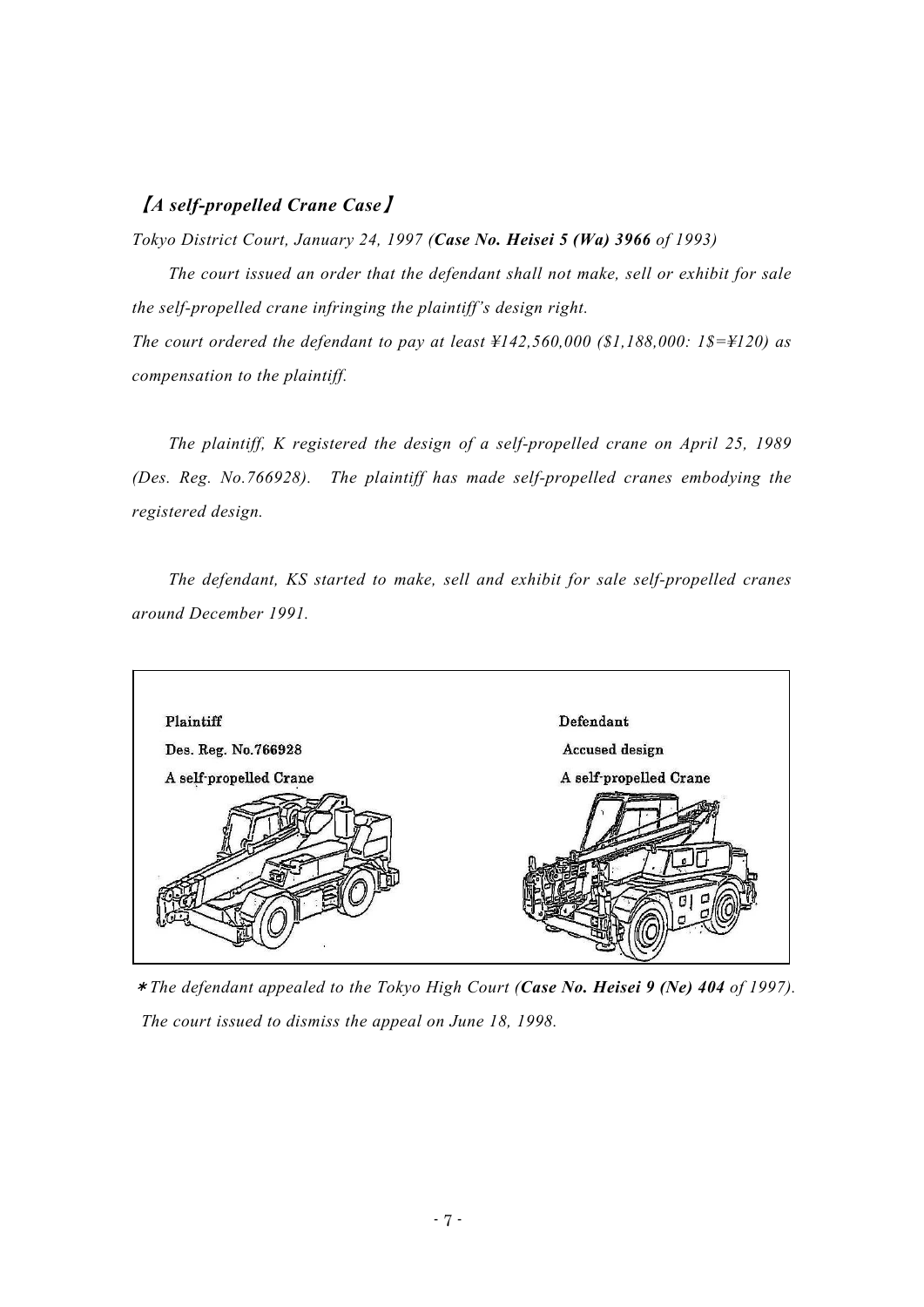#### 1-5. Special registration

#### (1) Related design registration

When designs similar to each other are filed by the same applicant with the JPO on the same date, one of them, chosen by the applicant, may be registered as the principal design and other design(s) as related design(s). (cf. Sec. 10)

The owner of a related design may bring an action against a party who infringes on that right to the related design. Fees for registration and maintenance of the registration of a related design are the same as those for the principal design registration. The rights to a related design and its principal design may not be transferred independently. (cf. Sec. 22)

#### (2) Secret design

A design can be kept secret for up to three years from the date of its registration. In such a case, it is necessary to indicate that the applicant has requested that Section 14 be applied at the time the design was filed with the JPO.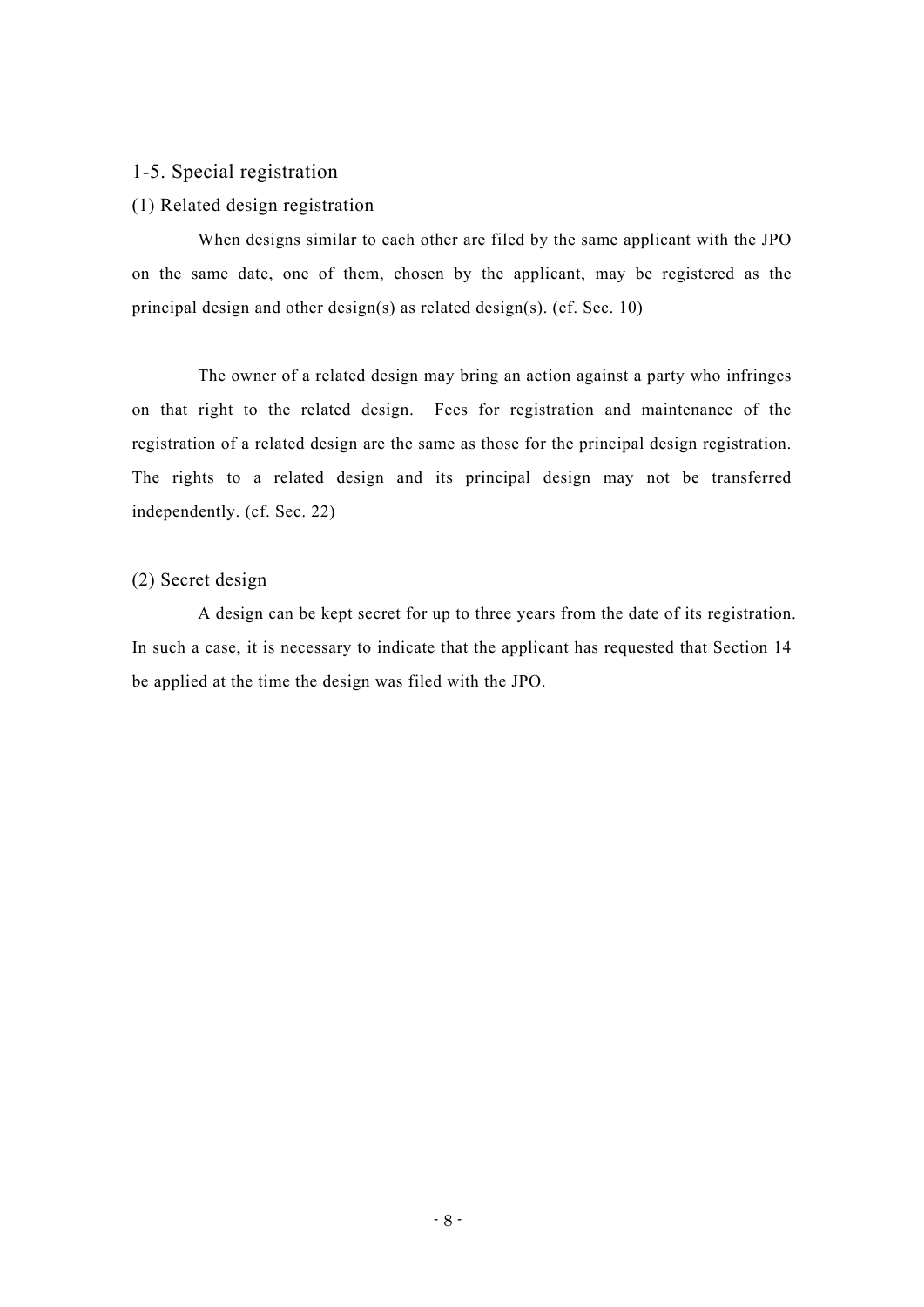#### 2. Filling an application request with drawings and the Formality check

#### 2-1. Application request

Since Jan. 1, 2000 the JPO has required that applications for design registration be made either by computer or in person. In the case a party files the application in person, the applicant must request the Patent Application Processing Center to transform the documents into electronic data. Therefore, all electronic data regarding the filed designs are deemed to be original, except for specimens, which must be submitted in person and stored at the JPO. The JPO will ask the Patent Application Processing Center to take pictures of the specimens and transform them into electronic data that is not deemed original but is nonetheless used the same way as other data.

Since a design subject to Japanese Design Law should be clearly understandable on the basis of the application request and representation, it is necessary to prepare an application which shows the claimed design clearly. Section 6 of Japanese Design Law specifies contents required within a design application. As stipulated in Section 6, applicants must indicate the article to which the design is related, as well as the name or address of the applicants and the creator/designer.

#### (1) Design for a portion of an article

When the applicant files a claim for a partial design registration, the applicant must indicate this in the application request. The drawings for a partial design application must show exactly what the applicant is claiming to be part of an article, as well as the remainder of the article. The JPO recommends that the partial design be shown by solid lines and the remainder by dotted lines. In the case of photographs, it is recommended that the overall shape of the article, except for the partial design, be shown in gray or black. In either case, the statement specifying what is claimed and by what method the boundaries of the claimed design are shown in the representations, e.g. the use of solid lines and dotted lines or shading of the remainder, must be in the request.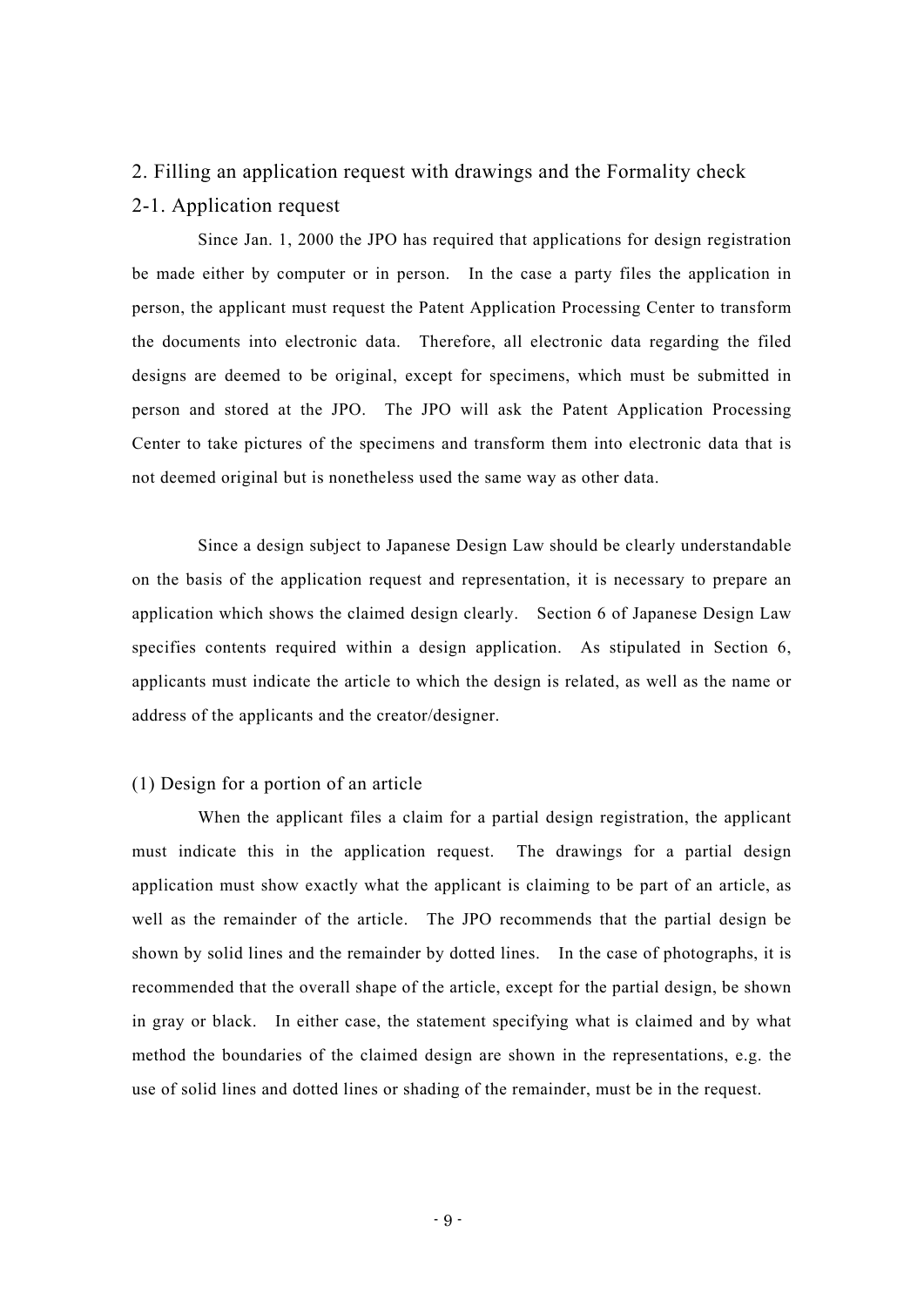#### (2) Design for a set of articles

As an exception to the provisions of Section 7, a design for several items is protected as a design for a set of articles as prescribed by ordinance of the Ministry of International Trade and Industry. The number of items officially admitted is fifty six, and is listed in the Annexed Table 2 of the Design law Enforcement Regulations. As usual, it is necessary to submit illustrations representing six views for each article composing the set, as well as a set of six views for the complete set.

#### (3) Related design registration

It is necessary to indicate the principal design in the request form, when applicants file for related design registration.

#### (4) Secret design

It is necessary to indicate that the applicant has requested that Section 14 be applied when filing a design with the JPO. In this connection, it is necessary to pay ¥5,100- in addition to the standard design application fee.

#### (5) Priority claim and Priority certificates

A foreign applicant who wishes to have a design registered at the JPO, must indicate any priority claim in the application request and state: the applicant's(s') full name and full address, the disigner's(s') full name and full address and relevant priority data, e.g. the country, the filing date and the filing number of the first application. A certified priority document is necessary to complete the application, and must be submitted within three months from the Japanese filing date. (cf. Sec. 15 of Japanese Design Law, Sec. 13 of the Design Law Enforcement Regulations)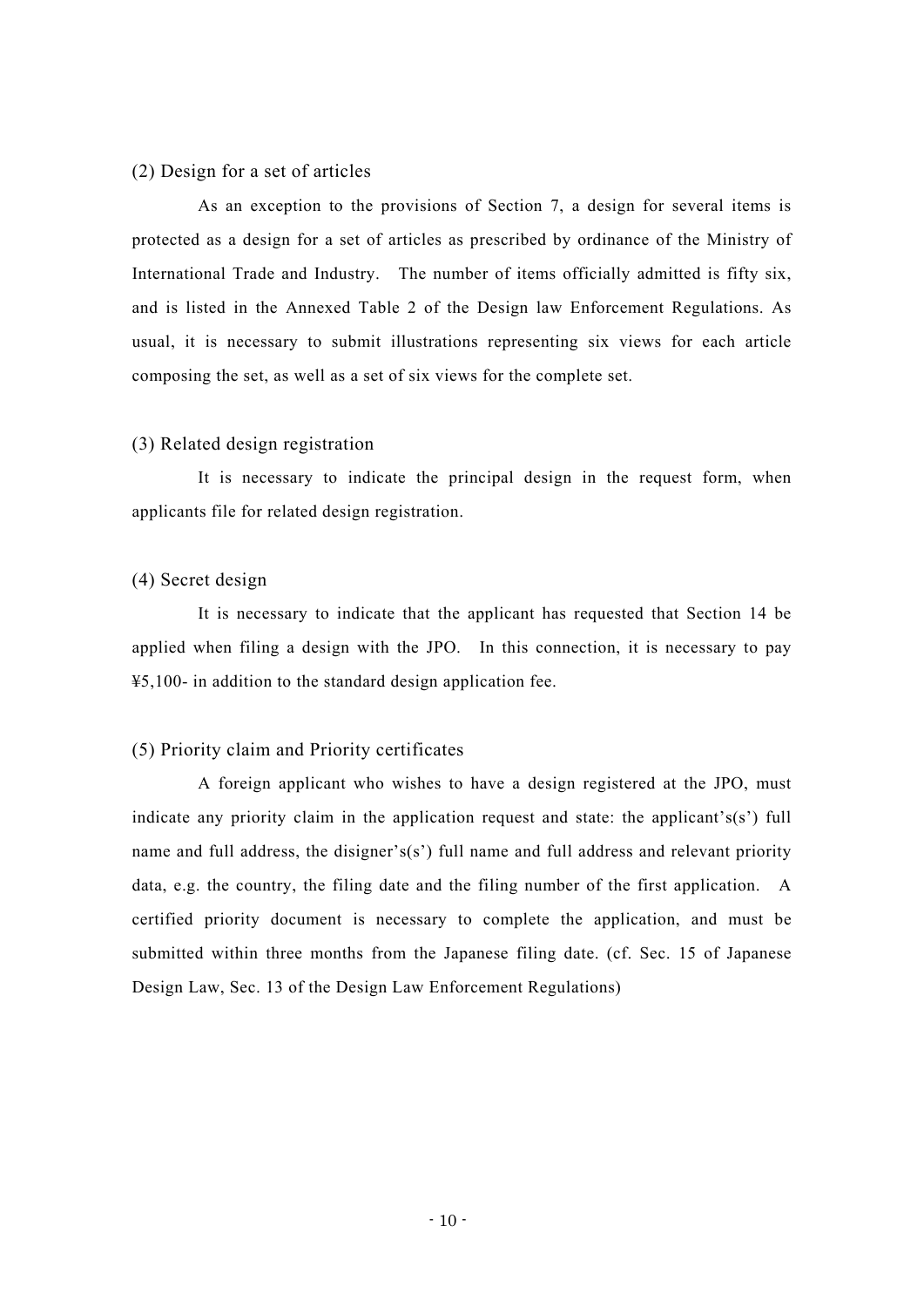(6) Application claims regarding loss of novelty, and Certificates regarding the loss of novelty

Section 4 of Japanese Design Law provides for exceptions to the loss of novelty. Under Section 4, the design (a) which was publicly known, published or available to the public on the Internet on or before the date of filing of the present design (A) may not be cited as a proof to the loss of novelty of the present design (A) which was filed by the owner of the design (a), provided that the applicant submits a request for the application of Section 4 when filing the design registration request and submits a certificate regarding loss of novelty of the design (a). (cf. Sec. 4)

- Example-

Design (a) is published on Jan. 1, 2005. Owner of the design (a) is Mr. J. Design (A) is filed with the JPO on May 1, 2005. Owner of the design (A) is Mr. J. Mr. J may submit a certificate regarding loss of novelty of the design (a). The Examiner does not cite the design (a) for (A).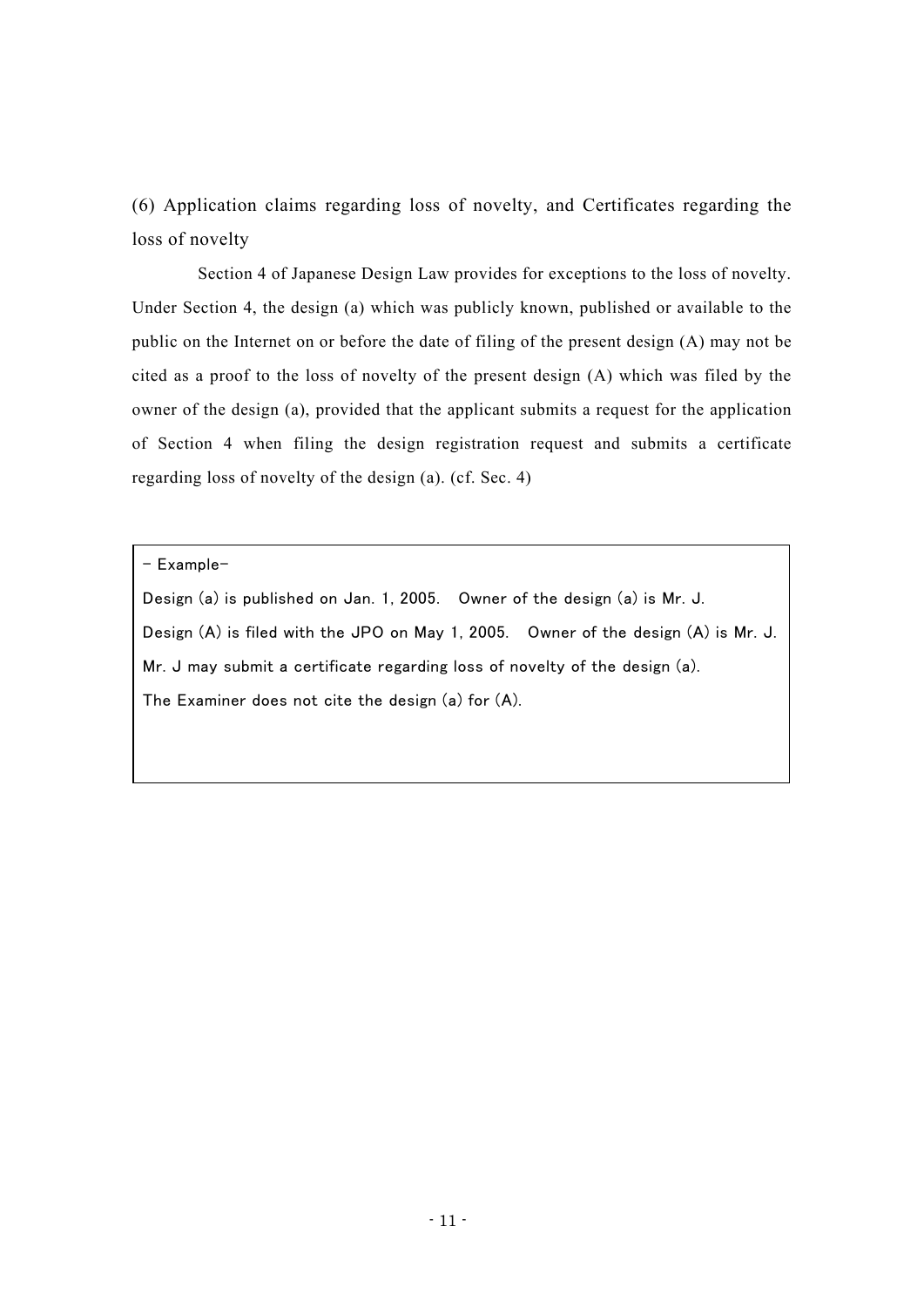#### (7) Conversion of applications

Under Section 13, both a patent application and a utility model application may be formally converted into a design application within a limited time period. Since the Japanese industrial property laws have adopted the first-to-file rule, it is expected that applicants for a patent or a utility model might misunderstand given categories for protecting their creations. However, changing the design shown in the initial application is not permitted. When conversion of an application is allowed, the design application is deemed to have been filed on the date that the initial patent or utility model application was filed with the Japan Patent Office.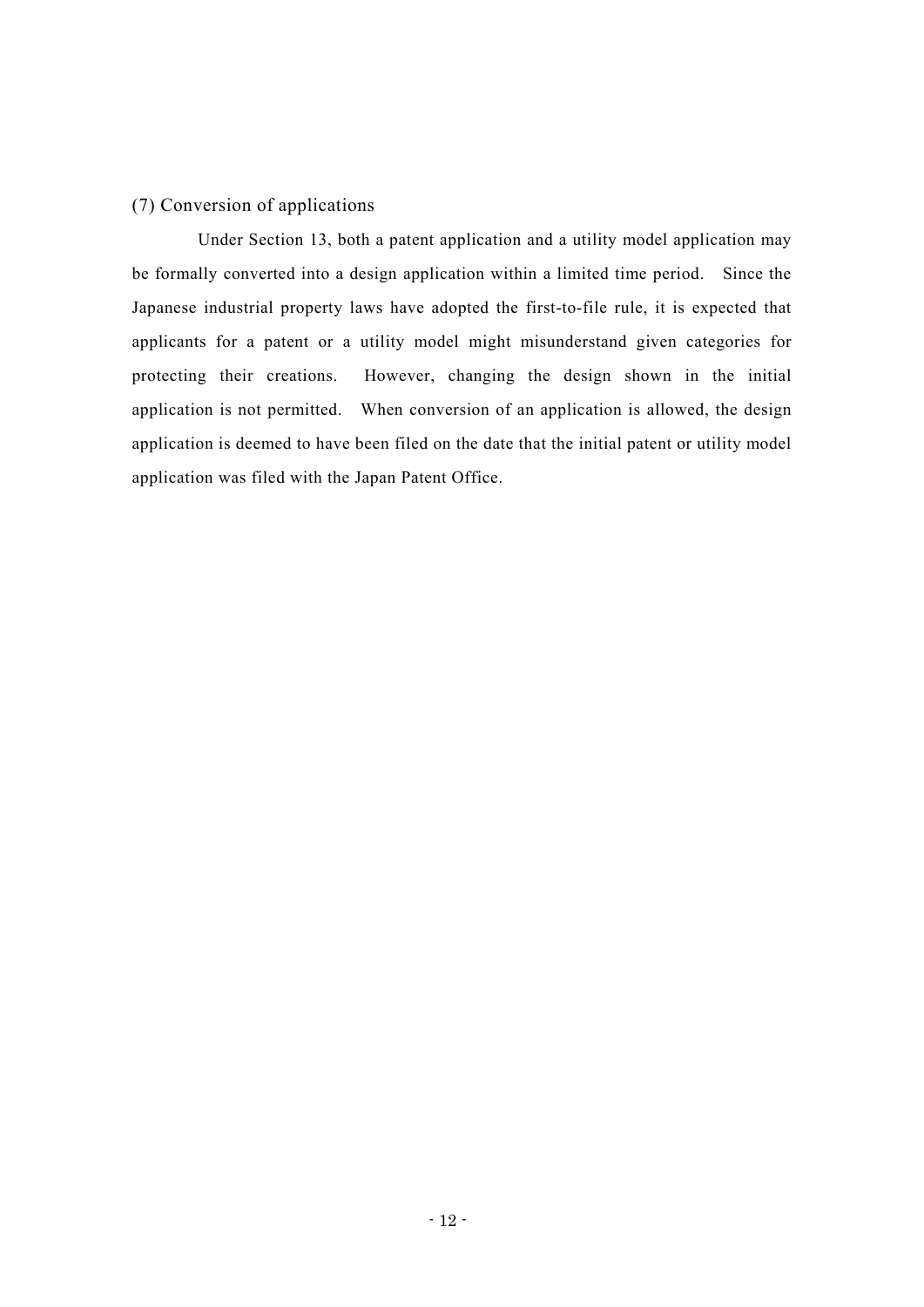#### 2-2. Drawings attached to the request

#### (1) Drawings, Photographs, Specimens

Section 24 of Japanese Design Law stipulates that indications or statements in the application request, and representations attached thereto, must specify the scope of a registered design. Therefore, it is required that the drawing show the design clearly and objectively. The officially accepted method of drawing is set out in the Design Law Enforcement Regulations (DLER) and Form No.8.

According to the DLER, a figure showing a view may not include a center line, horizontal lines, letters or marks. Under restrictions on electronic filing, each figure must be no longer than 113 mm $\times$ 150 mm. The drawing should be made using about 0.4 mm thick lines, about 0.4 mm dotted lines and about 0.2 mm alternate long and short dash lines. In the sectional view, about 0.2 mm lines are used to show a cross section.

#### (2) Orthographic projection

Every Japanese person has studied orthographic projection methods during the course of compulsory education. Under Japanese Design Law, the government has officially adopted the orthographic projection method for the representation of drawings. Applicants are required to submit a set of at least six views in orthographic form so as to show the design clearly.

#### (3) New methods for representing a design from January 1, 1999

In addition to the orthographic projection drawing method, either isometric drawings or oblique projection may be used. In the case of an oblique projection, either a cabinet drawing or cavalier drawing may be used. When a design is represented by oblique drawings, the method used, i.e. cabinet or a cavalier, must be indicated in the request, along with its the angle of inclination. These methods may be used together with orthographic projection in one application.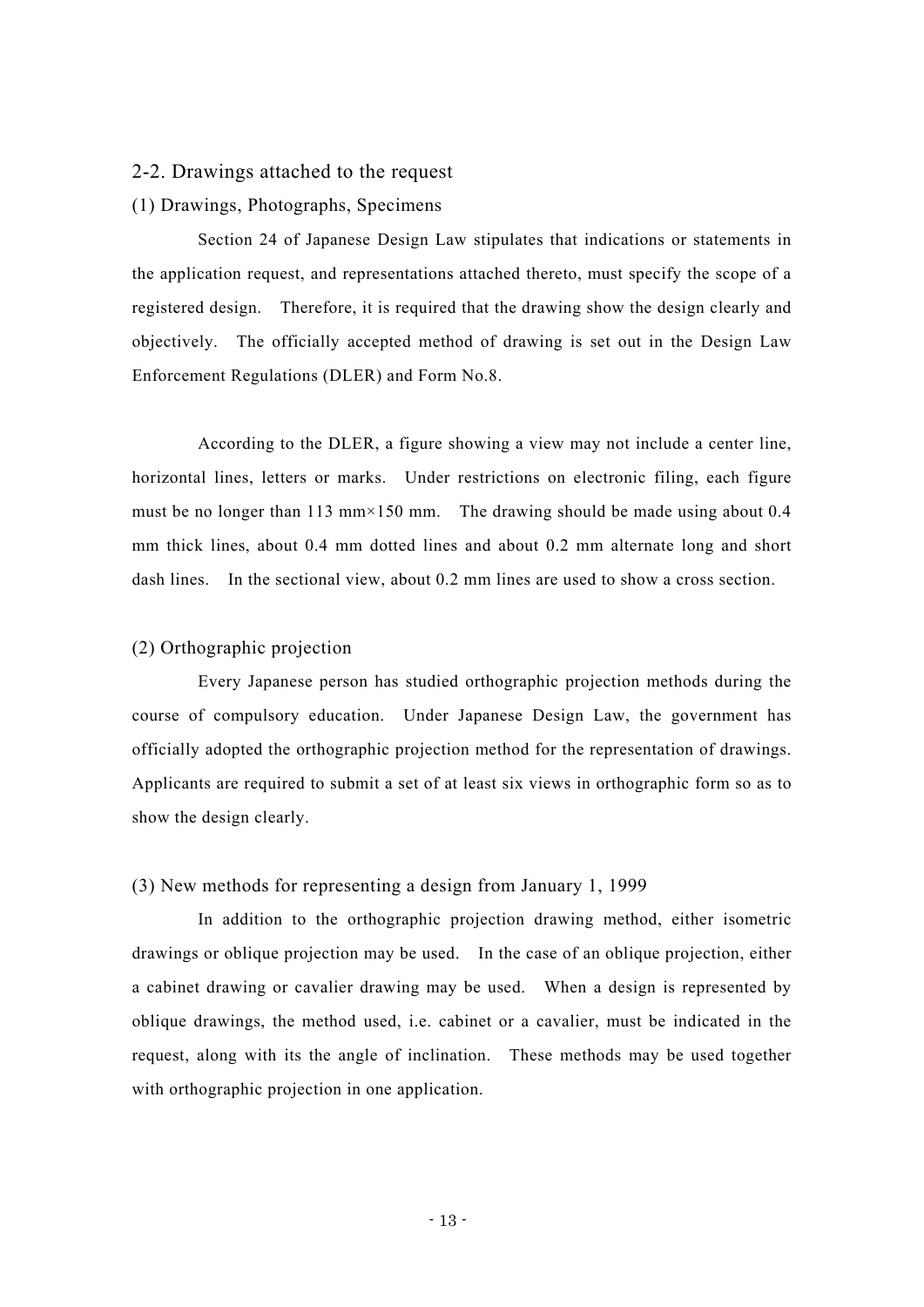#### (4) Shading, such as lines or dots

Since Jan. 1, 2000, it is not necessary to erase lines or dots used to shade a three-dimensional article. When shading is used in a drawing, the shading method must be indicated in the application request. An example of this indication is that the dots shown within the entire area of a figure are for shading only.

#### (5) Computer-generated graphics

The JPO accepts drawings produced by computer. However, when gradation of brightness is used to indicate a surface shape, a statement to that effect must be included in the request. An example of this indication is that the gradation is used to show surface shape only.

#### (6) Photographs

Each photograph submitted must show only the design, with nothing else in the background. Other requirements are the same as for drawings.

#### (7) Specimens

Specimens must be unbreakable, and must be smaller than 260 mm×190 mm. They may not be more than 7 mm thick when pasted on a blank form attached to the application request. In the case of a specimen made of cloth or paper, it may be less than  $1,000 \text{ mm} \times 1,000 \text{ mm}$ , provided that the specimen is held up in less than 260 mm×190 mm×7 mm. (Section 5 of the Design Law Enforcement Regulations)

#### (8) Drawings regarding a design-in-part

The drawings for a partial design application must show exactly what the applicant is claiming as a part of an article, as well as the remainder of the article. The JPO recommends that the partial design be shown by solid lines and the remainder by dotted lines. In the case of a photograph, it is recommended that the overall shape of the article except for the partial design should be shown in gray, black or any other color.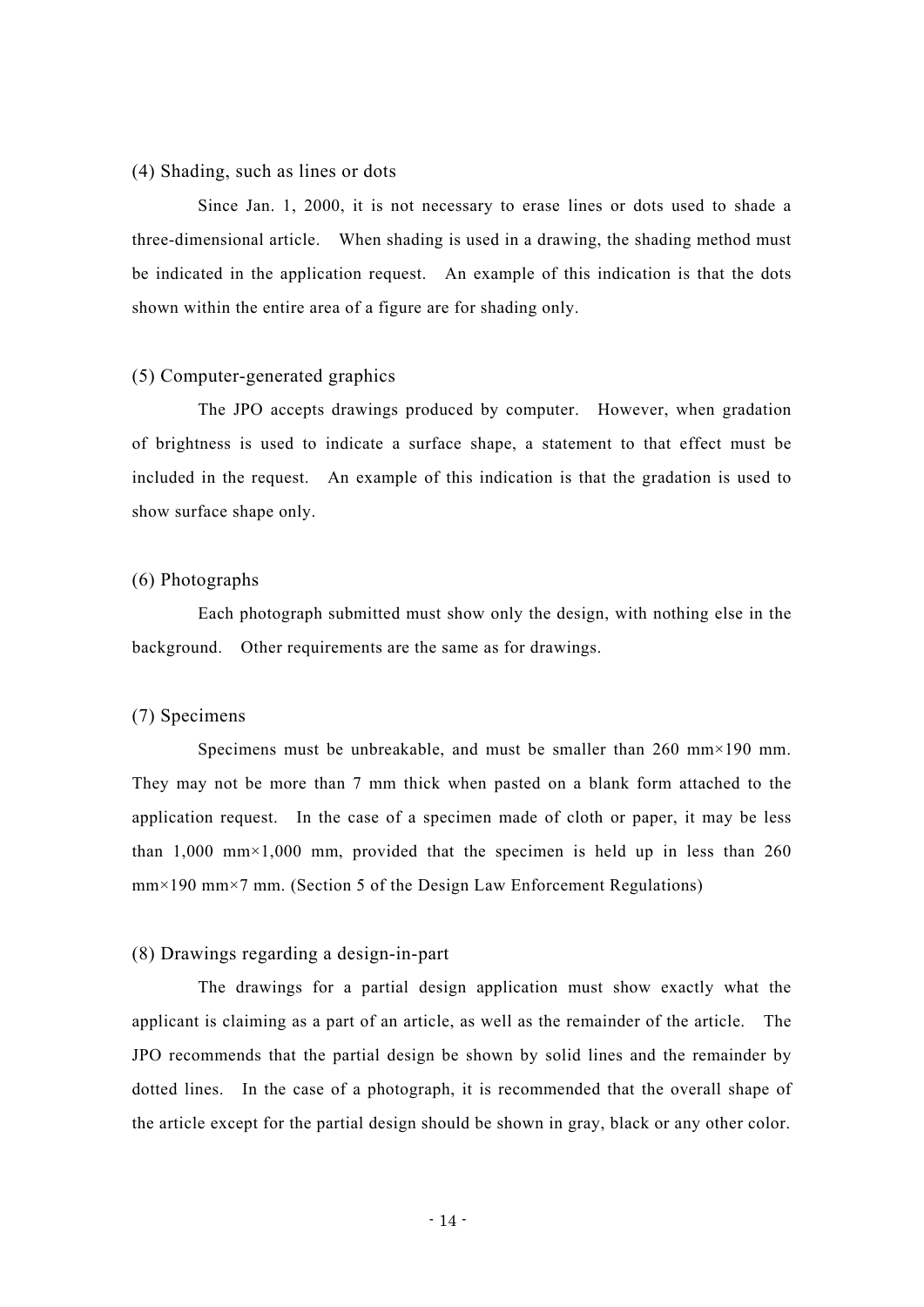#### 2-3. Documents an applicant may submit

#### (1) Statement of Features

This new system was introduced under present Japanese Design Law, and allows an applicant to submit a statement describing the feature(s) of the design when filing a request for design registration, or while the application is pending in the course of examination, appeal, trial or retrial.

The statement of feature(s) of the design has been provided so as to help examiners and the public understand the applicant's personal view on the design. However, the statement of feature(s) is not a document which specifies the scope of the design under Article 24. It is intended to shorten the examination time, since it gives examiners good information on which to base accurate decisions on the area of the prior designs. (Section 6 of the Design Law Enforcement Regulations)

#### (2) Power of Attorney

It is not necessary to submit a Power of Attorney in the initial application filing procedure. However, the JPO may later require a Power of Attorney for certain kinds of procedures, e.g., demanding an appeal against an application rejection , an appeal to invalidate a granted registration, etc. It is recommended that foreign applicants send an executed Power of Attorney to their Japanese design registration administrator or agent at their earliest convenience after filing a design application.

#### 2-4. Formality checks and objections

Clerical officers check all design applications to ensure that they satisfy the formality requirements. (cf. Sec. 17 of the Patent Law applies mutatis mutandis to design applications under Sec. 68). More specifically, they check whether necessary items are indicated in the request, for example, the name and address of the applicant, as well as the name of the article. They also check whether the necessary number of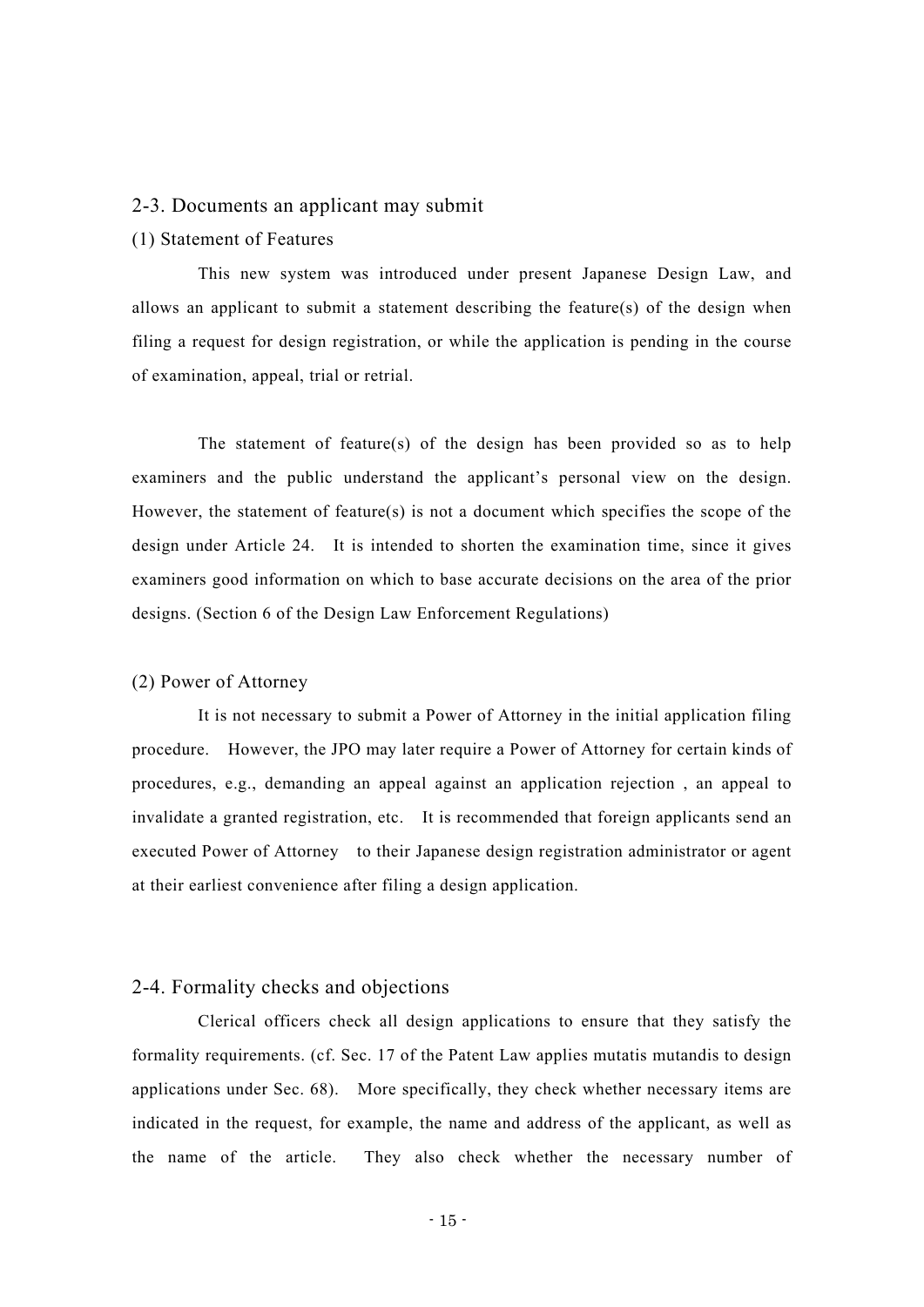representational views for the design has been submitted or not. If t any discrepancy is found in the application, t the applicant is invited in the name of the JPO Commissioner to make a formality amendment. If this is not done within 30 days from the order, the application is then dismissed.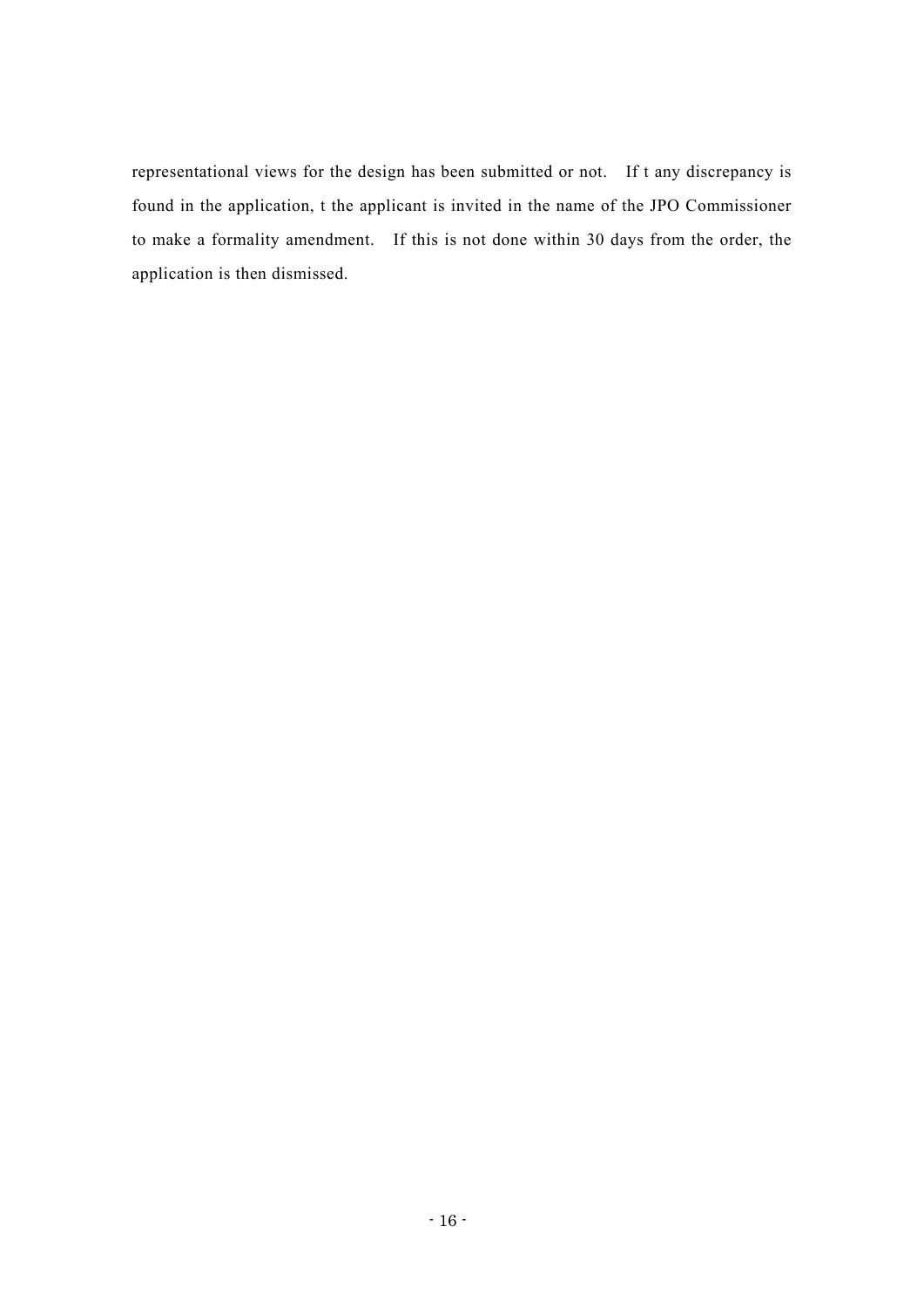#### 3. Novelty examination

#### 3-1. Classification (Japanese domestic classification)

In a request for design registration, the title or name of an article must be indicated in accordance with corresponding articles from the *Classes of Articles* as prescribed by ordinance of the Ministry of Economy, Trade and Industry. (cf. Sec. 7) The *Classes of Articles* covers nearly 2,500 classes of articles. However, the JPO has published a classification list based on the *Classes of Articles* in order to help applicants select suitable titles or articles for design applications, since categories for new articles and products have increased significantly in recent decades. The list is known as the Japanese Design Classification (hereinafter the JDC).

In October, 1998, the JPO started to use the International Design Classification (Locarno Classification, hereinafter the IDC) secondarily only for Japanese Design Gazettes. The IDC in the gazettes is applied so as to help foreign applicants understand the article regarding the design. Since then, classes and subclasses under the IDC are cited with classes under the JDC on each design gazette.

#### 3-2. Searching the prior art data base

At the JPO, designs published in documents such as design gazettes, official patent or utility model publications , or private publications (incl. magazines, catalogues and periodicals), are assigned by means of the JDC. This helps ensure that substantive examination proceeds smoothly.

The JPO has nearly fifty examiners with specialized university training in industrial design, art and architecture. When examiners are assigned new design applications according to the JDC, they begin searches for identical or similar designs among prior documents stored in computers.

#### 3-3. Examination standards

#### (1) Requirements for registration (cf. Sections 17 and 48)

It Japan it is required that a design have objective and absolute novelty (cf. Sec.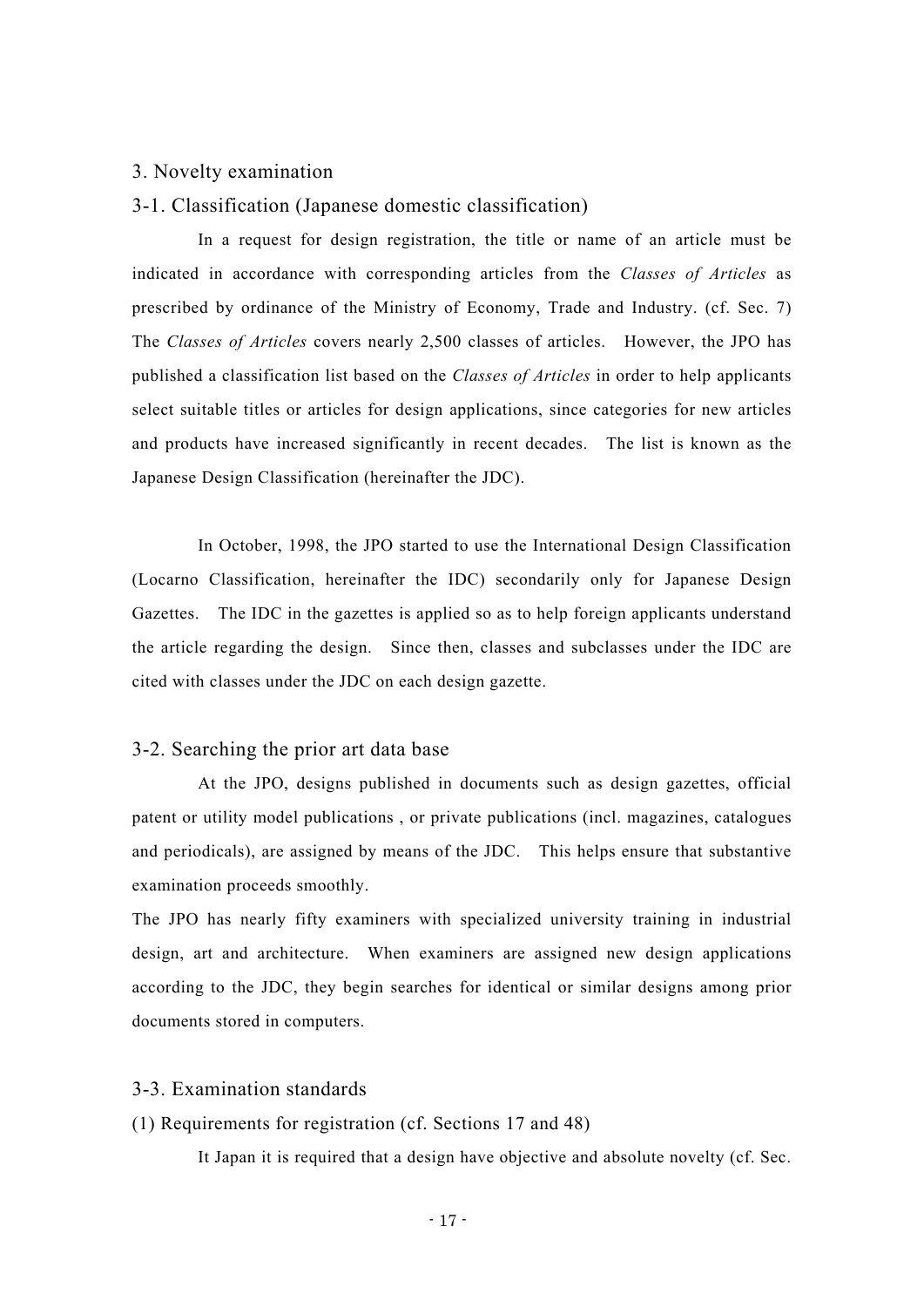3 paragraph 1). In addition to the novelty requirement, Japanese Design Law requires that a design have creativity (cf. Sec. 3 paragraph 2). A design dictated solely by the technical function of its product cannot be protected under sui generis design law. This is a common principle within Intellectual Property Laws from throughout the world. Following this principle, Japanese Design Law excludes solely functional designs from being subject to protection under Secs. 2 and 5.

Japanese Design Law requires designers, creators and their successors in title to file and register designs with the Patent Office (cf. Sec. 20). These designs must meet conditions as established by Japanese Design Law. (cf. Sections 17 and 48) The requirements listed under these Sections are as follows. (Items with\* are not stipulated in Sec. 48.)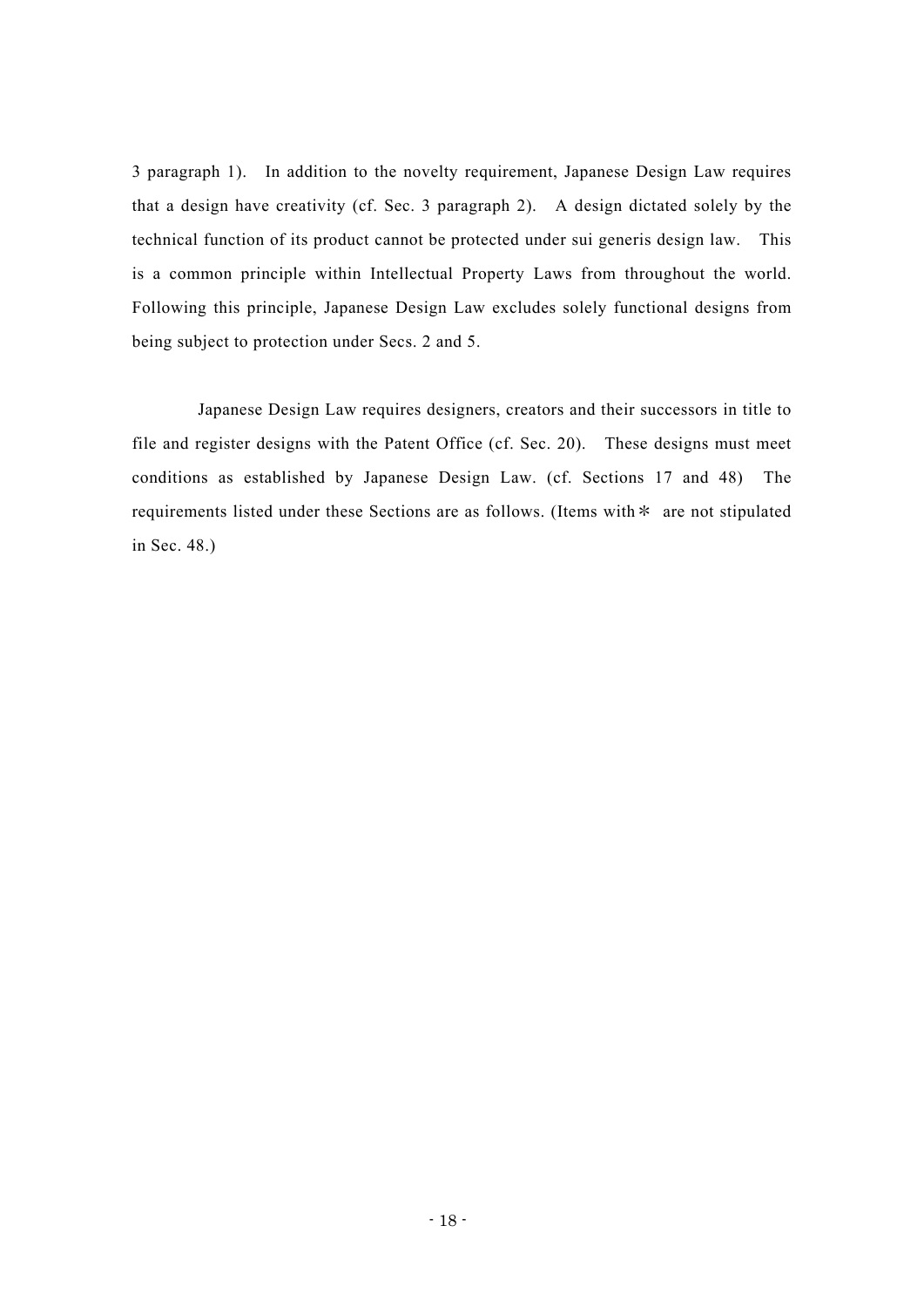The Examination Standards include the following requirements as well as examples and explanations regarding the standards.

(1) A design shall be used industrially. Sec. 3 (1)

(2) A design shall be new. Sec. 3 (1)

(3) A design shall have creativity. Sec. 3 (2)

(4) A design shall not be the same as part of a design that has been filed earlier and published later than its filing. Sec. 3 bis.

(5) A design shall not contravene public order or morality. Sec. 5 (1) (i )

(6) A design shall not cause confusion with another person's business. Sec. 5 (1) (ii)

(7) A design shall not be composed only of shapes dictated by technical function. Sec. 5 (1) (iii)

(8) In the case of a design for a set of articles, the design shall be coordinated as a whole. Sec.8

(9) A design shall be first filed with the Patent Office. Sec.9

- $*(10)$  A design may be registered as a "related design" regarding another design filed on the same day: however, the design must be similar to another design and the owner of both designs must be the same person. Sec.10
- (11) A design only being similar to a related design cannot be registered. Sec. 10 (2)
- (12) A design must meet conditions provided for in a treaty. Sec. 17 (1) (ii)
- $*(13)$  More than one design shall not be claimed in one application. Sec. 7, Sec. 17 (1) (iii)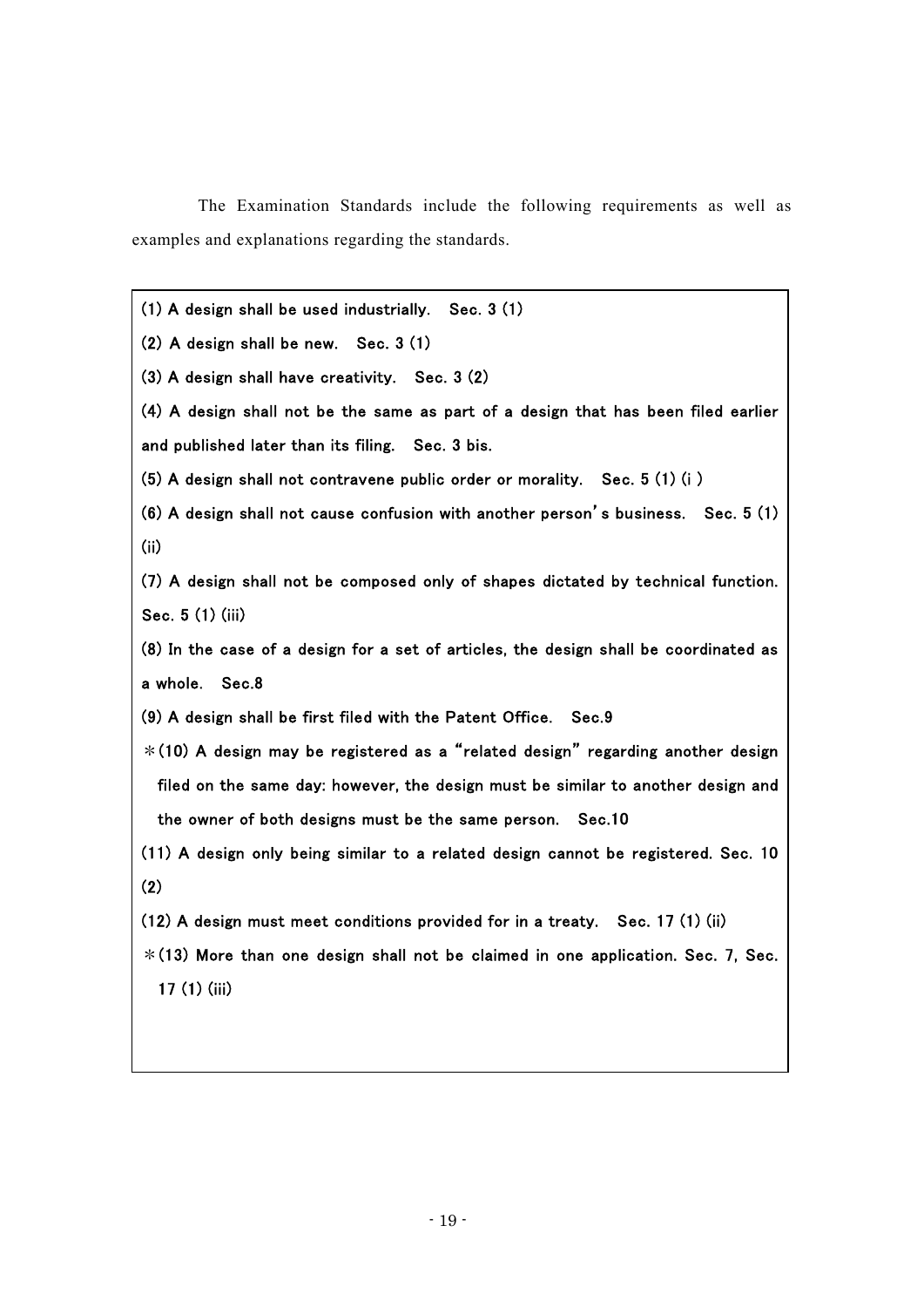#### (2) Amendment

Since Japanese Design Law has adopted the first-to–file rule, it allows applicants to correct errors and ambiguous descriptions which do not change the gist of the design represented in the initial design application. Accordingly, the applicant may submit an amendment to correct errors and ambiguous descriptions. (cf. Section 17 paragraph 4 of the Patent law mutatis mutandis to design applications under Sec. 68 paragraph 2) However, if a correction is regarded by the examiner as having changed the gist of the initial design, it will be declined (Sec. 17 bis). Since April 1999, the JPO has stopped inviting applicants to correct minor flaws in drawings. As a result, amendments correcting defects in the drawings after an Office Action will often result in the dismissal of the amendment, since the examiner considers amendments to be equivalent to the addition of new matters to the initial design or a change of its gist.

In many examination and trial cases, amendments that result in a change of some portion of a shape or pattern have been declined. A change in color or description relating to transparency is always determined as being a change to the gist of the design. Whether an amendment changes the gist of the initial Japanese design application or not is determined by the examiner based on a general knowledge of designs present in the field of products, as well as background on the purpose of the article and how the article, to which the design relates, is used.

#### (3) One design per application rule

Since Section 7 requires that an application cover only one design, any design application including two or more designs must be divided into two or more applications. In the case of two or more articles being indicated in one request, it is necessary to make two or more requests.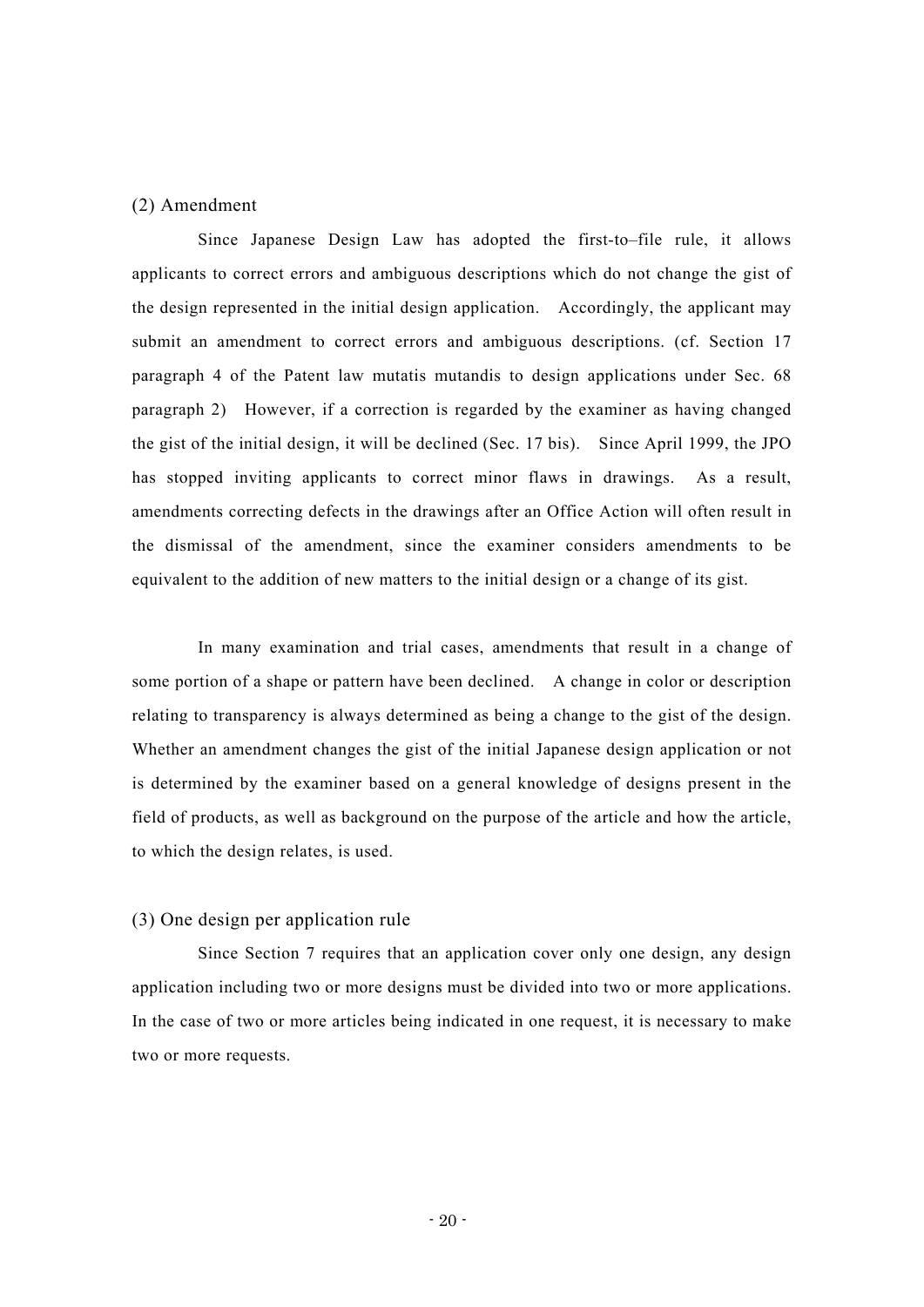#### 【EXAMPLE】

Indication of an article in the original application request:

【A bus and a bus toy】\* This means more than one article is indicated. Therefore, it is necessary to amend or divide the original application.

Amendment : 【A bus】

Divisional application: 【A bus toy】 (cf. Sec. 10bis)

#### 3-4. Novelty and Creativity

#### (1) Novelty

Under Copyright Law, the term "original" means that a work was made or written by an author and that author alone without any acts of copying involved. On the other hand, "new" is used under Design Law to mean that a design was not published before the filing date of a design application. "Objective novelty" is the same concept as that used under Patent Law. When a design is evaluated in terms of "relative novelty" or local novelty, it is compared to prior designs from a restricted geographic area, a specified industrial sector and a limited period of time.

#### (2) Creativity

Under the former Design Law (1959), a design which is the same as a well-known shape or design may not be registered even where the article to which the design is applied is different because the design is considered not creative under Section 3 paragraph 2 of the former Design Law. The revised Design Law (1998) added the word "publicly known" to the former provisions of Section 3 paragraph 2. As a result, under present Design Law, the design considered to be created on the basis of designs published in the Official Gazette or any other publication including foreign catalogues cannot be registered. Therefore, a registrable design must meet higher standards under the present law.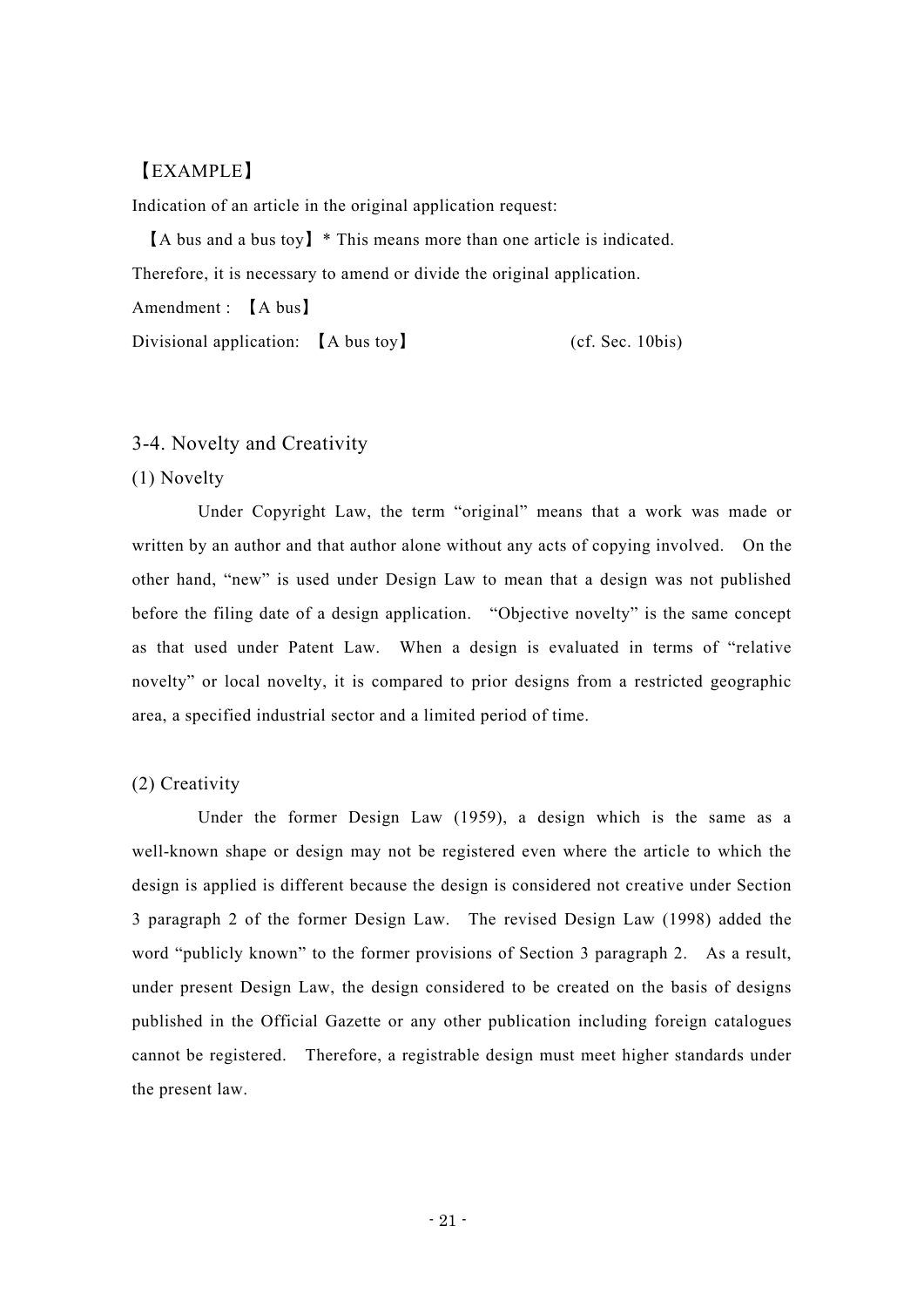#### 3-5. First Office Action

For the benefit of both applicants and examiners, the JPO has drawn up Design Examination Standards and other guidelines regarding applications of Section 17. According to Sections 17 and 18, an examiner makes a decision on a design application based on the results gained through searches and investigation. First, the examiner notifies the applicant as to whether the design should be registered or refused. When a notice of rejection is issued, the examiner must explain the reasons for rejection.

The following are examples of notices of rejection under Section 3.

Example 1: Under Article 3, paragraph 1. (Similar designs)

This design application should be rejected for the reason given below under Section 17 of the Design Law.

 If the applicant wishes to argue against the reason for rejection, he must submit an argument within 40 days from the date on which this notification was issued.

#### Reason

 The design specified in this application is similar to a design described in a publication published in Japan prior to the filing of this application. Therefore, the present design falls under the provisions of the Design Law Section 3, paragraph 1, item 3.

#### Remarks

Des. Reg. No. 1234567 published by the Japan Patent Office (Article related to design: Wrapping paper)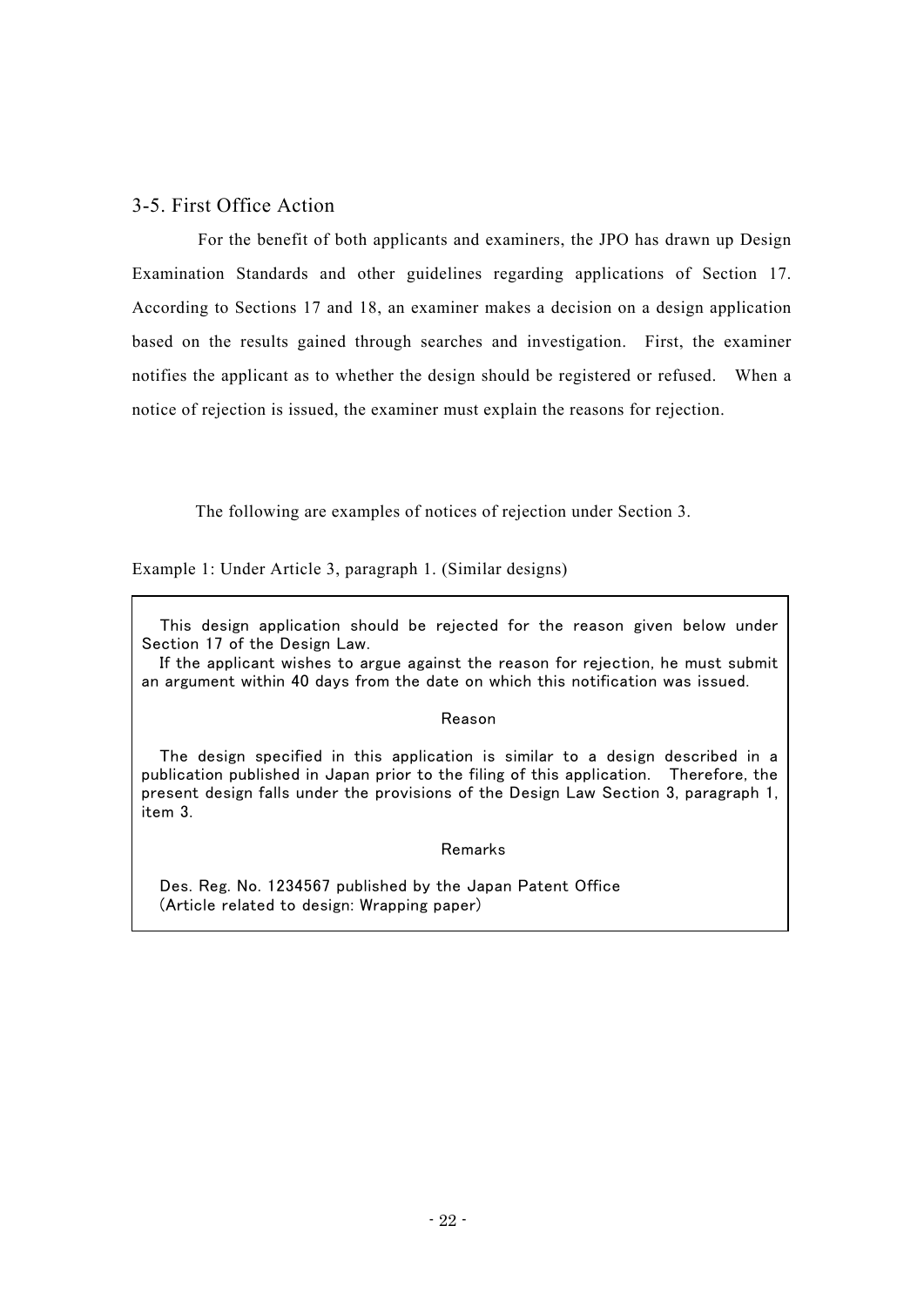Example 2: Under Article 3, paragraph 2.

The design is considered to be made up of a combination of publicly known designs and shall thereby be refused under Article 3, paragraph 2.

 This design application should be rejected for the reason given below under Section 17 of the Design Law.

 If the applicant wishes to argue against the reason for rejection, he must submit an argument within 3 months from the date on which this notification was issued.

#### Reason

 The design specified in this application is considered a design capable of being easily created by a person with ordinary skills in the art prior to the filing of this application, on the basis of a nationally or internationally publicly known shape, pattern or color, or combination thereof. Therefore, the present design falls under the provisions of the Design Law Section 3, paragraph 2.

#### Remarks

 The design specified in this application for a design registration relates to a ballpoint pen composed of a cap and a body. The design of the cap is the same as registered design No. 123456 published before the filing date of the present design application. The design of the ballpoint pen body is also the same as registered design No.123333 published before the filing date of the present design application. Therefore, the design of this application for registration is determined as being a design which could be easily created before the filing of this application by a person with ordinary skill in the art, on the basis of the above published designs. Thus, the present design falls under he provisions of the Design Law Section 3, paragraph 2.

#### 3-6. Submission of an argument

When an applicant receives a notice of rejection, a response may be made by submitting an argument to counter the rejection within forty days from the date the notice is received. The time period allotted for foreign applicants is three months. If no response is submitted within the specified term, the applicant will automatically receive a decision of rejection.

An applicant receiving a notice of rejection issued by an examiner must first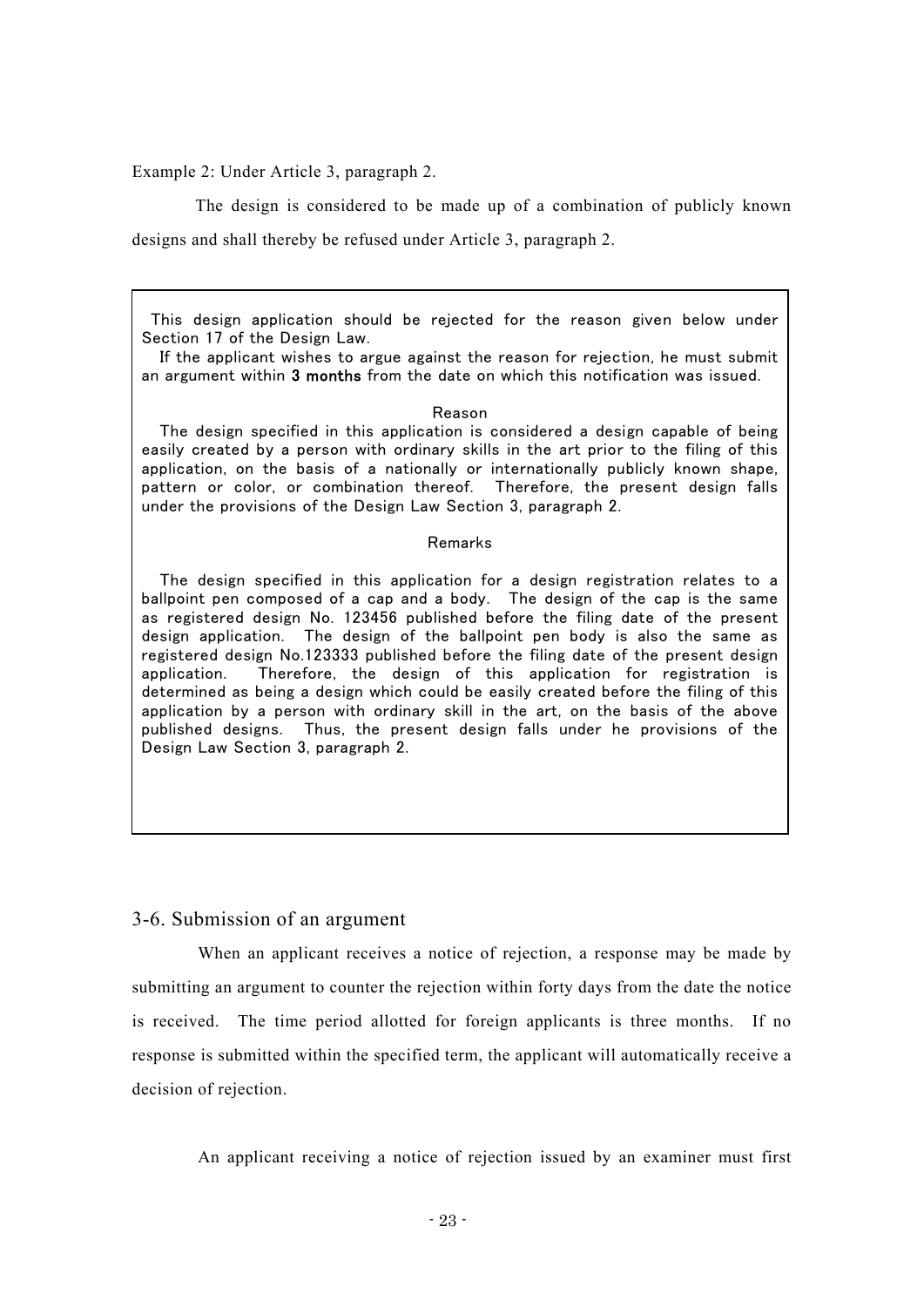decide whether the examiner's decision is acceptable by reviewing the references as well as similarities and differences between the cited and subject designs.

An applicant deciding to submit an argument will request an attorney to draft the argument by providing information and documents effective in enabling the examiner to understand the point of novelty of the subject design and the unique features which only the subject design possesses.

The following items are the structures of an argument stating that the subject design is not similar to the cited design.

- **•** ARGUMENT
- Date of submission etc.,
- **•** Contents of Argument
- 1. The Examiner stated that the subject design is similar to the Des. Reg. No. 1234567 and therefore the subject design cannot be registered. However, we do not agree with the judgment and submit this argument.
- 2. The subject design has features A, B, C, and D.
- 3. The cited design has features A, E, and F.
- 4. Both designs have the feature A which normally does not appeal to observers since it is well-known in the field of the wrapping paper industry. Therefore, the feature A cannot be valued.
- 5. The subject design has features B, C, and D which are not shown in the cited design. These features give the subject design unique appearance of the wrapping paper.
- 6. Therefore, the subject design is not similar to the cited design in its entirety.
- 7. In conclusion, the subject design should be registered.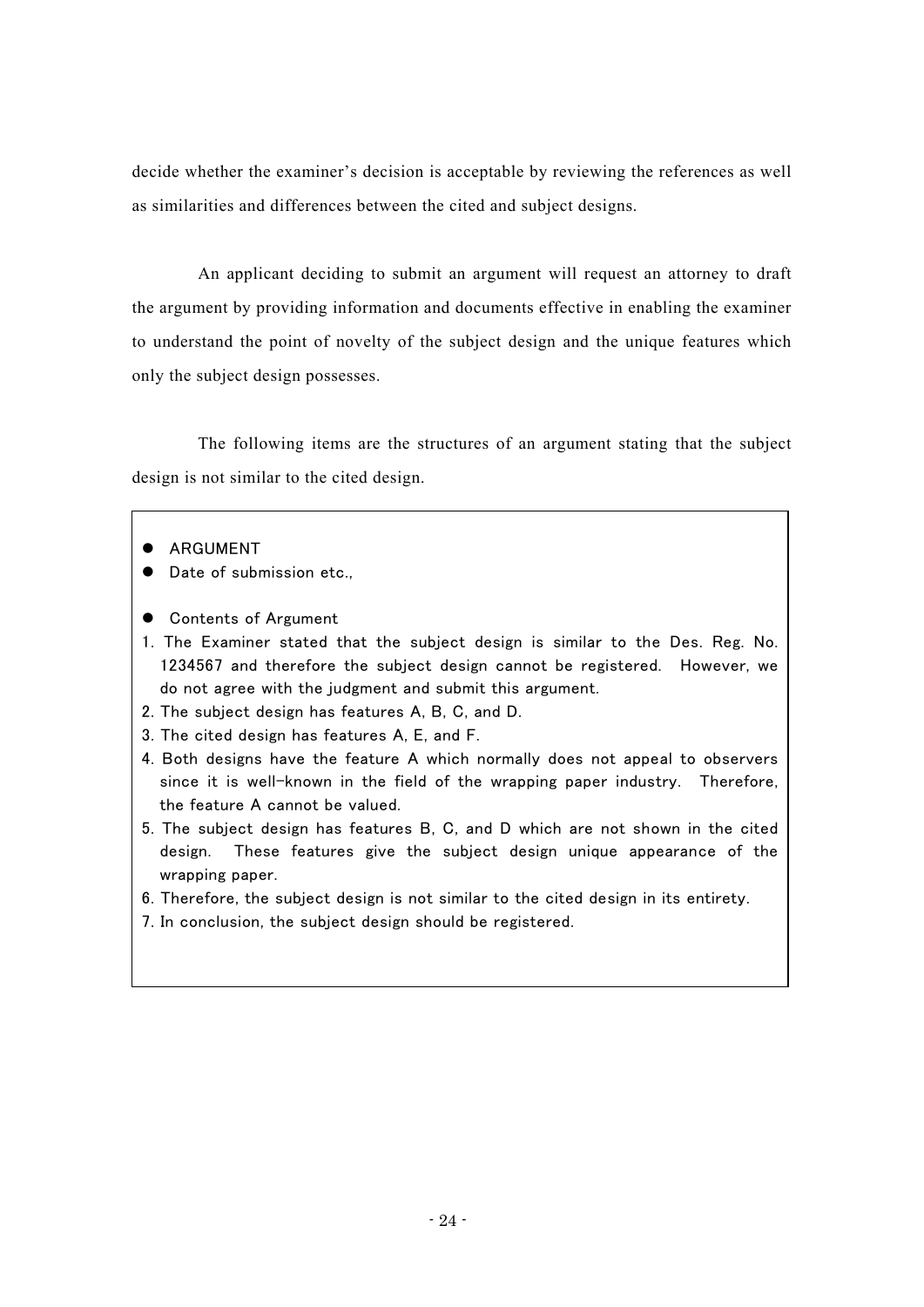#### 3-7.Decision to grant and Decision of refusal

Each examiner reads the arguments carefully and makes a decision. Sometimes the examiner is persuaded by an argument. In that case, the examiner drafts a decision of registration. When an applicant receives a decision of registration, the design is registered in the Design Register upon payment of the registration fee. If the registration fee for the initial year is not paid, the design application will be dismissed and deemed to have never been filed with the JPO from the outset. When the design is registered, the JPO Commissioner issues a design registration certificate to the owner of the registered design (cf. Sec. 62).

When an applicant receives a decision of rejection, an appeal may be filed against the examiner's decision in the trial examination at the Trial Department of the JPO within thirty days from transmittal of the examiner's decision. (cf. Sec. 46)

#### 3-8. Registration and Publication

The JPO maintains a Design Register for the registration of various matters regarding registered designs. (cf. Sec. 61)

Designs are published in the Official Gazette (ISHO KOHO) issued by the JPO(cf. Sec. 66). The publication is issued in CD-ROM format. Anyone can see the publication through  $IPDL^*$ <sup>1</sup>.

[http://www4.ipdl.ncipi.go.jp/Isyou/dgde\\_top.ipdl?N0000=3100](http://www4.ipdl.ncipi.go.jp/Isyou/dgde_top.ipdl?N0000=3100)

Under Section 40 of Design Law, any party who has infringed on another party's design right or exclusive license shall be presumed to have been negligent as far as the act of infringement is concerned.

-

<sup>\*1</sup> Industrial Property Digital Library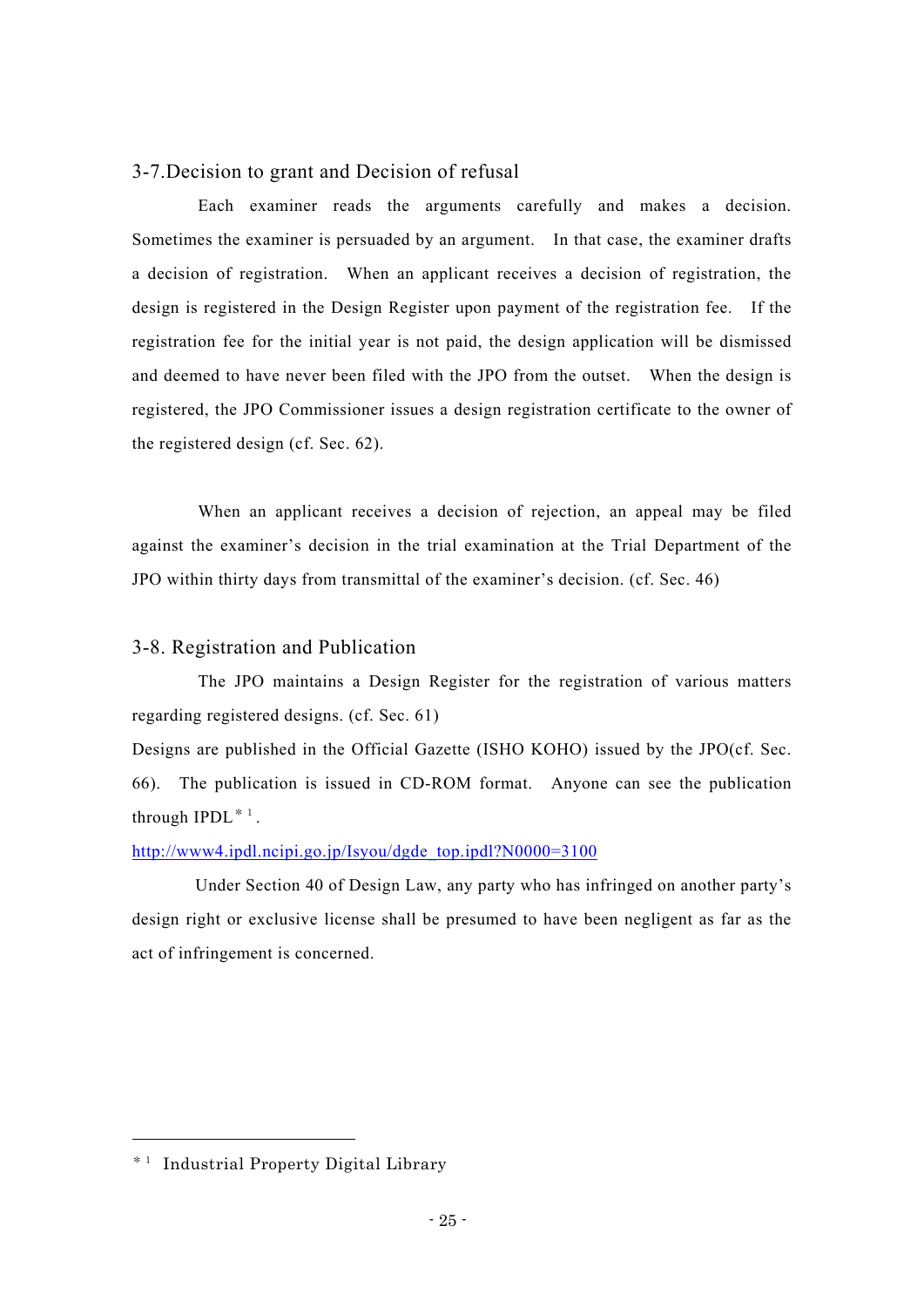#### 4. Appeal/Trial board to Supreme Court

#### 4-1. Appeal/Trial board

Each trial examiner has extensive experience in carrying out substantive examinations. A trial board consists of three trial examiners, one of whom is the Trial Examiner-in-Chief. In the Trial Department, a trial board examines cases which have been previously decided by examiners. (cf. Sections 46 to 52)

Provisions under Section 53 of Japanese design law stipulate that the party concerned or a participant may demand a retrial against a final and conclusive trial decision.

#### 4-2. Intellectual property high court

An appeal may be filed against any decision made by the trial board at the Intellectual Property High Court.

#### 4-3.Supreme Court

A party who does not agree with a decision made by the Intellectual Property High Court may appeal to the Supreme Court to obtain a final decision.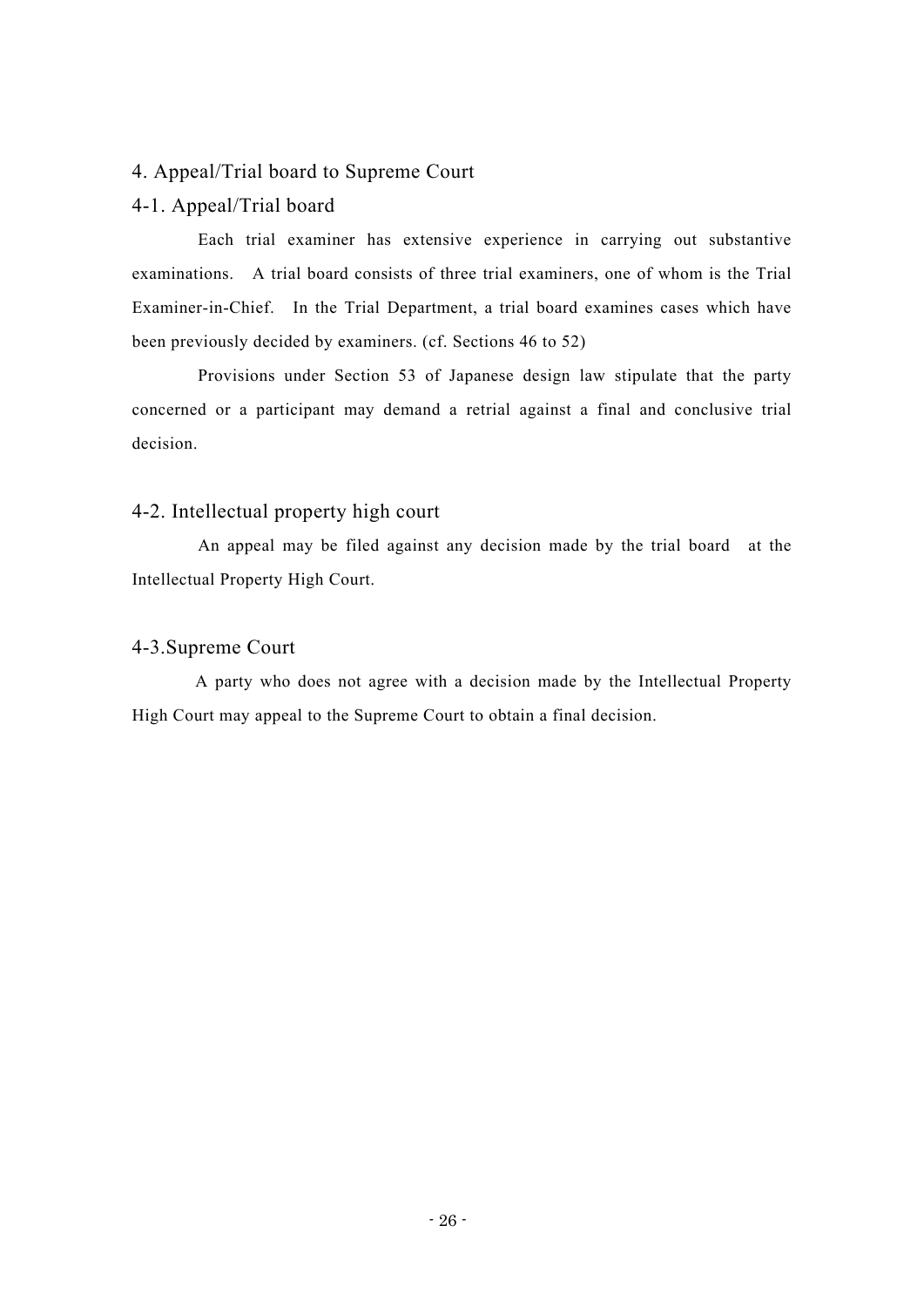## ANNEXES

- 【ANNEX1】 Example of standard design application request
- [ANNEX 2 ] Example of standard design drawing (Basic drawings)
- 【ANNEX3】 Example of standard design drawing(Sectional view)
- 【ANNEX4】 Example of design for a portion of an article
- 【ANNEX5】 Example of design for a set of articles
- 【ANNEX6】 Annexed Table 2 (related to Article 7)
- 【ANNEX7】 Table of the fee related design application
- 【ANNEX8】 Example of a Official Gazette (ISHO KOHO)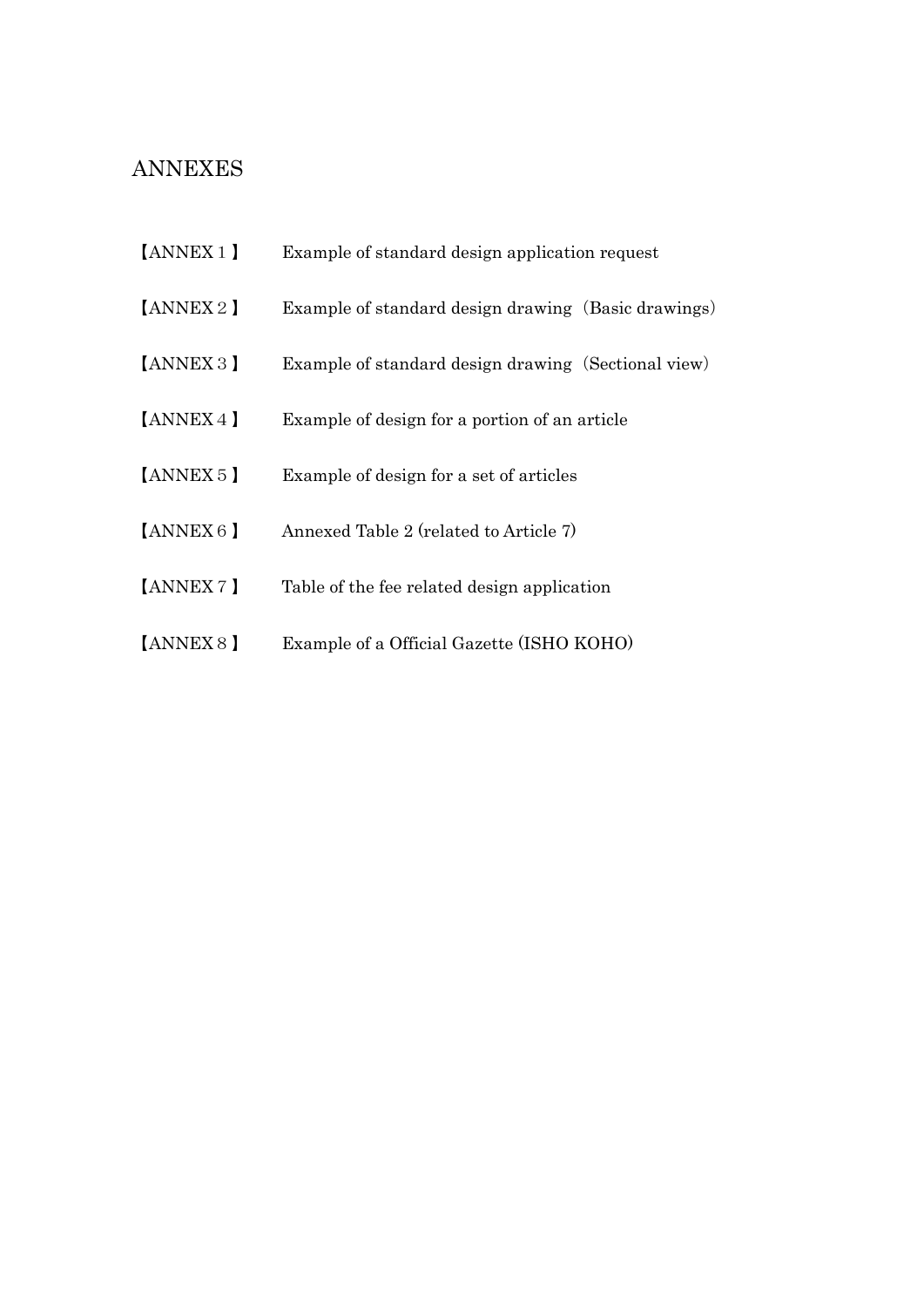# $[ANNEX-1]$

#### **ANNEX**

Example of standard design application request and drawing

| [Document]                                           | <b>Request for Design Registration</b>       |
|------------------------------------------------------|----------------------------------------------|
| [Reference number for applicant] *1                  | O/R-A-01                                     |
| [Filing date]                                        | Heisei year 18, April 18th                   |
| [To]                                                 | To the Commissioner of the Patent Office     |
| [Article regarding the design]                       | A cup with a handle                          |
| [Designer]                                           |                                              |
| [Domicile or residence]                              | Bologna ABC123, Italy                        |
| (name)                                               | <b>Anton Chita</b>                           |
| [Applicant]                                          |                                              |
| [Identification number] *2                           | 000000001                                    |
| [Domicile or residence]                              | Bologna EFG456, Italy                        |
| (Name)                                               | ABC S.p.A                                    |
| ([Nationality])                                      |                                              |
| [Representative]                                     |                                              |
| [Identification number] *2                           | 100077517                                    |
| (Domicile or residence)                              | Toranomon 3-5-1, Minato-ku, Tokyo            |
| [Name]                                               | Hanako KYOUKAI                               |
| [Phone]                                              | 03-5470-1900                                 |
| [Priority claim under the Parls Convention]          |                                              |
| [Name of the country]                                | Italy                                        |
| [Filing date]                                        | December 25, 2005                            |
| (Filing number)                                      | BO2005O003124                                |
| <b>Indication of Fee]</b>                            |                                              |
| [Deposit account number]                             | 012345                                       |
| [Amount of payment]                                  | 16000                                        |
| [Object submitted]                                   |                                              |
| [Object] *3                                          | Drawing<br>1                                 |
| [Explanation of the article regarding the design] *4 |                                              |
|                                                      | The article is used for drinking milk.       |
| [Explanation of the design] *5                       | The rear view is a mirror image of the front |
|                                                      | view.                                        |
|                                                      | Annex-1                                      |
|                                                      |                                              |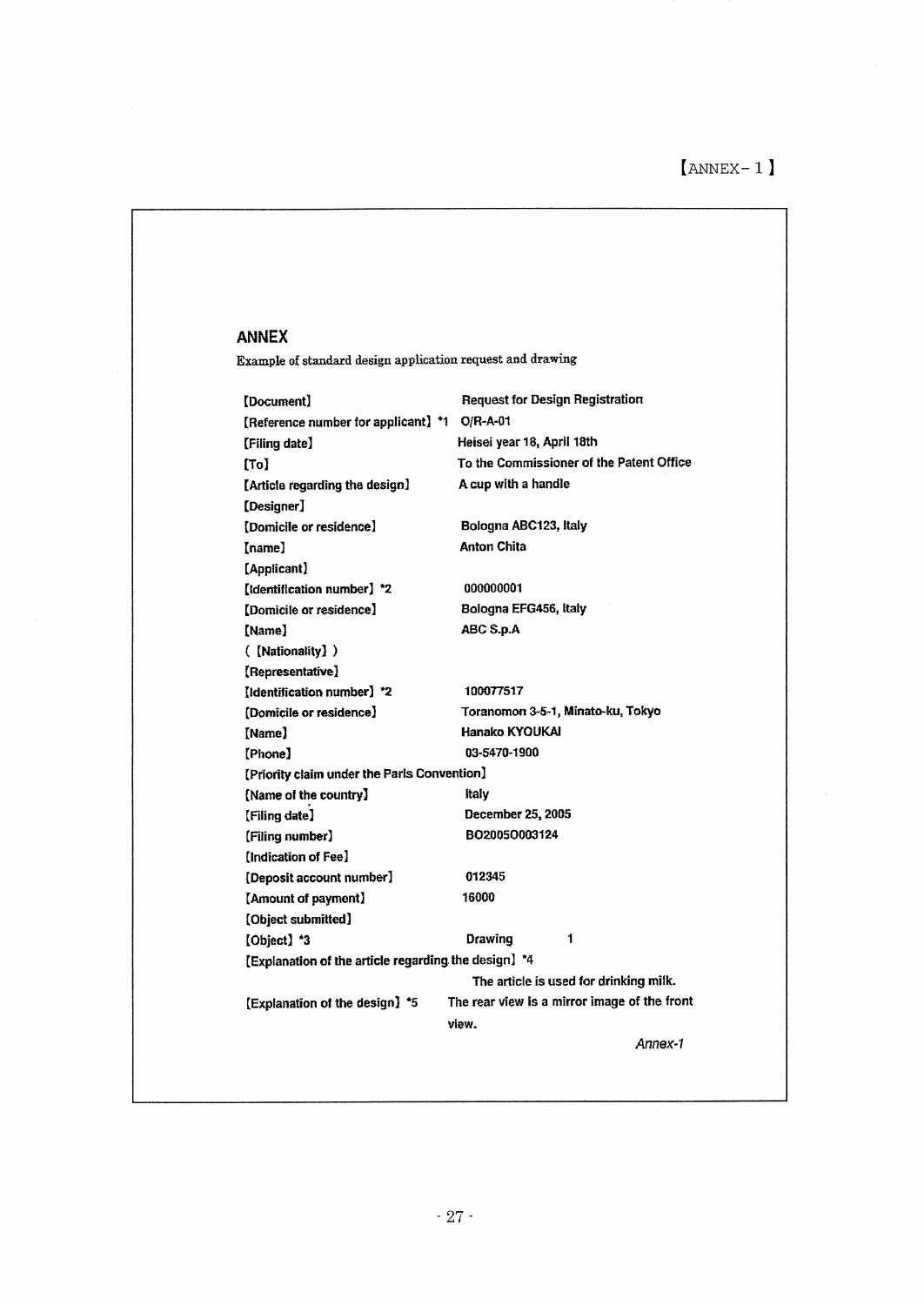# $[ANNEX-2]$

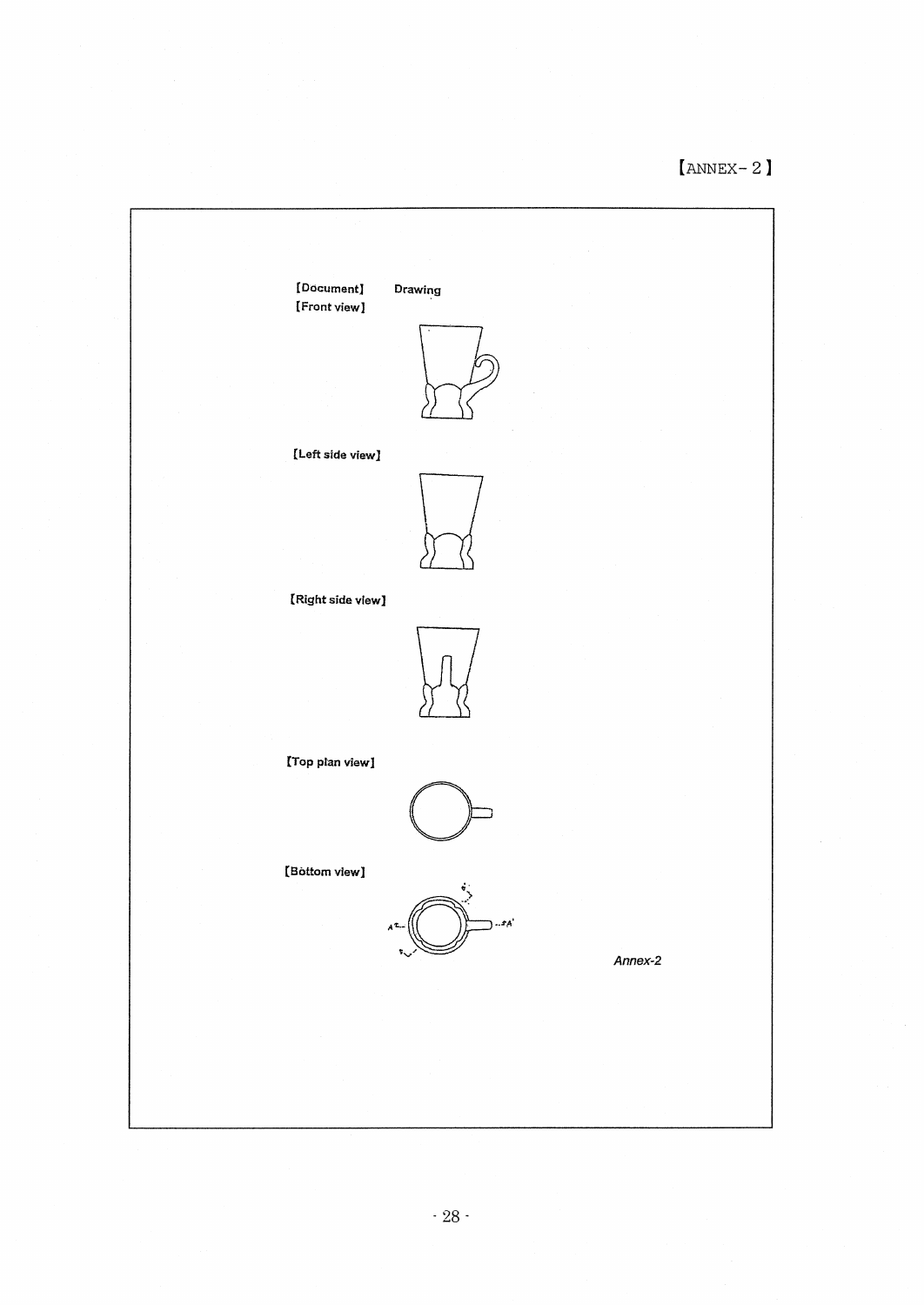[A-A cross sectional view]



(B-B cross sectional view)



\*1. Applicants may put numbers here for their reference, when they file more than one application on the same day.

\*2. The domicile or residence may be omitted when the identification number is indicated.

\*3. Indicate whether it is a drawing, photograph or specimen.

\*4. When the design is for an article not listed in the CA, it is necessary to explain either how the article is used or the purpose of the article.

(Form 2, Note 25 of the Regulation under the JDL)

\*5. Explanation of the design is required when the design falls within the provisions of Section 6 of the JDL.

Annex-3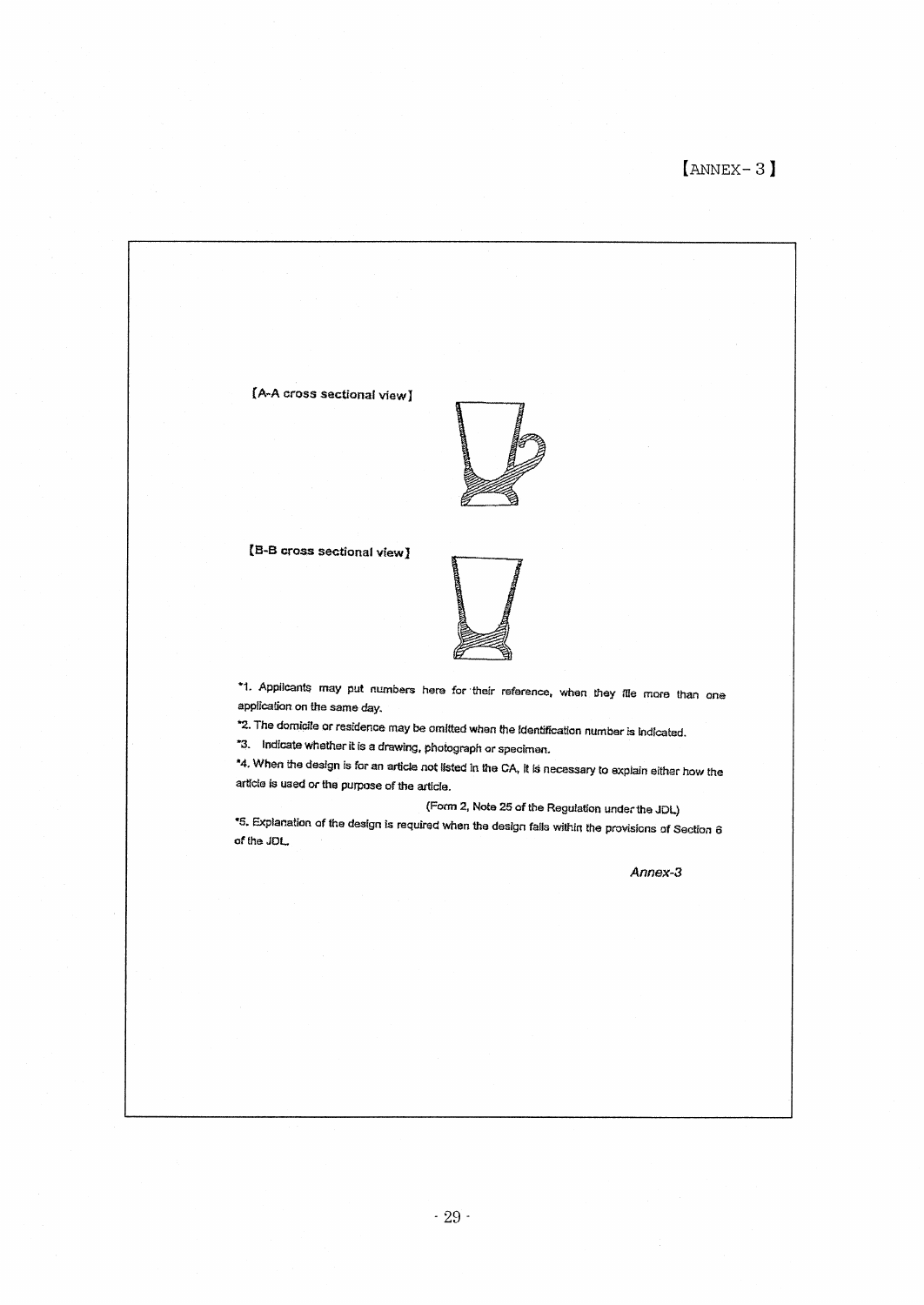| Example of a request and drawing for a design of part of an article.                                                                                                                                                                                            |
|-----------------------------------------------------------------------------------------------------------------------------------------------------------------------------------------------------------------------------------------------------------------|
|                                                                                                                                                                                                                                                                 |
|                                                                                                                                                                                                                                                                 |
|                                                                                                                                                                                                                                                                 |
| [Document]<br><b>Request for Design Registration</b><br>[Reference number for applicant]<br>O/R-A-02<br>[Filing date]<br>Heisei year 12, July 28th<br>[To]<br>To the Commissioner of the Patent Office<br>[Design in Part] *6<br>[Article regarding the design] |
| A cup with a handle<br>[Designer]                                                                                                                                                                                                                               |
| 1<br>[Object]<br>Drawing<br>[Explanation of the article regarding the design]<br>*4<br>The article is used for drinking milk.                                                                                                                                   |
| [Explanation of the design] *5 The part shown in solid lines is the subject to<br>be registered as a design in part. The rear view is a mirror image of the front<br>view.                                                                                      |
| [Document]<br>Drawing<br>[Left side view] [Right side view] [A-A' cross sectional view]<br>[Front view]                                                                                                                                                         |
|                                                                                                                                                                                                                                                                 |
| [B-B' cross sectional view]                                                                                                                                                                                                                                     |
| [Bottom view]<br>[Top plan view]                                                                                                                                                                                                                                |
| "5 In the case of a design in part or partial design, it shall be specified on the representation<br>what part of an article is claimed.<br>*6. When a design relates to part of an article, the indication of the design in part must be stated.               |
| Annex-4                                                                                                                                                                                                                                                         |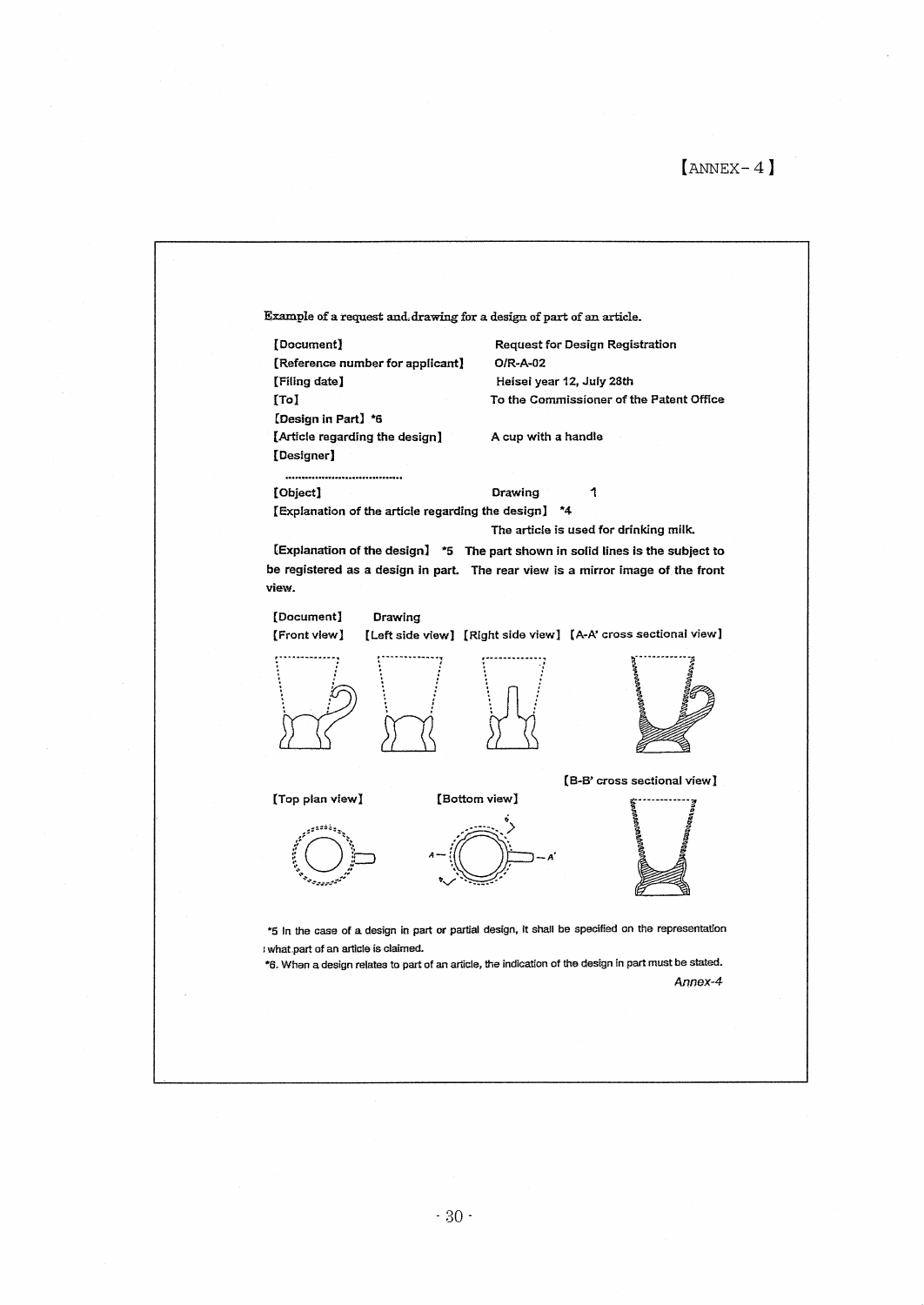Fig. A-14

When drawings of each article composing a set of articles show the design of the set of articles clearly, it is not necessary to submit individual drawings of the complete set of articles.

[Article regarding the design] A set of table knives, forks and spoons [Explanation of the design] The rear view of the knife is omitted, as its appearance is

symmetrical with the front view of the knife

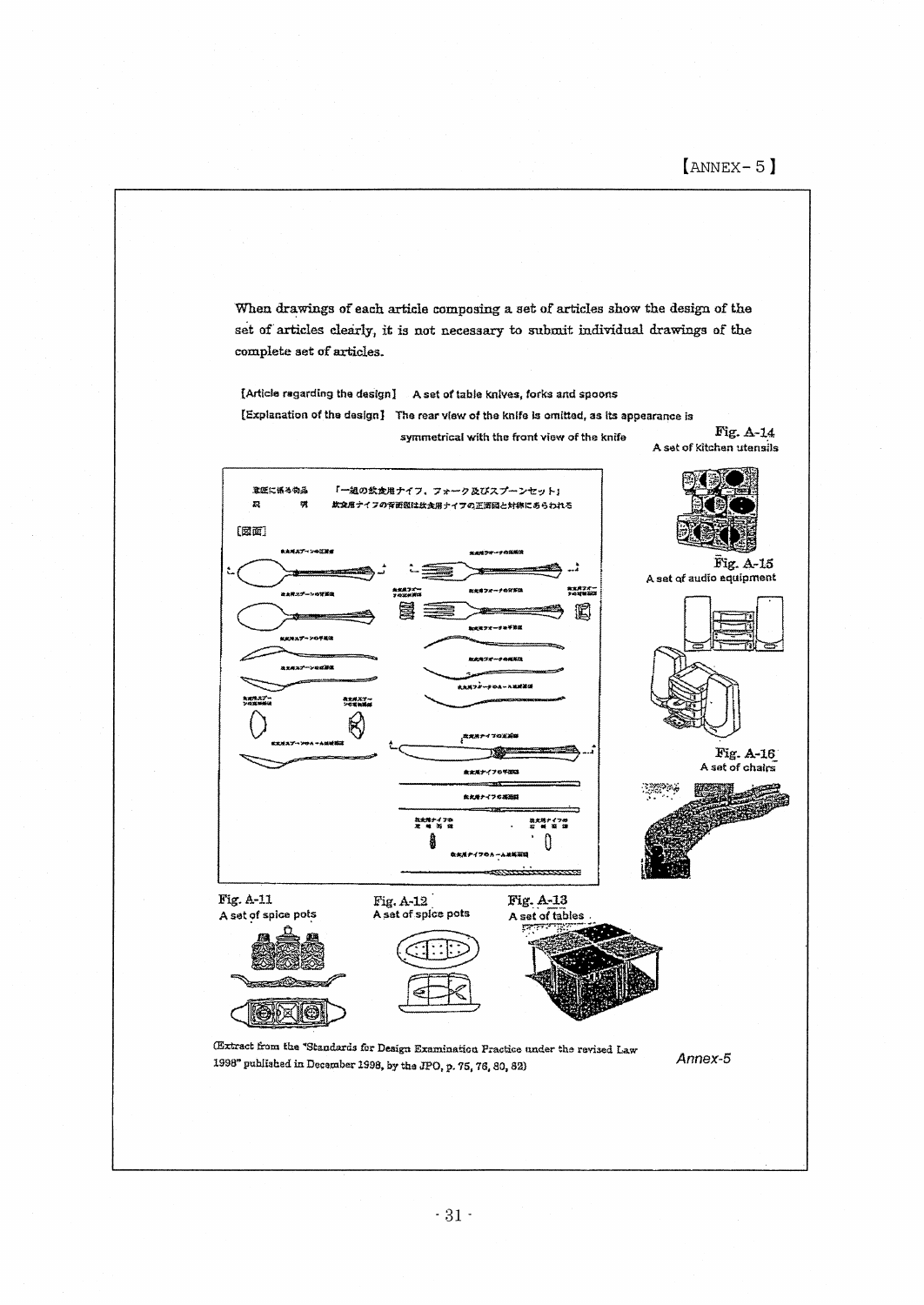## $[$ ANNEX-6]

| 1               | Annexed Table 2 (related to Article 7)<br>A set of underclothes |
|-----------------|-----------------------------------------------------------------|
| $\overline{2}$  | A set of cuff links and a tie-pin                               |
| з               | A set of personal ornaments                                     |
| 4               | A set of smoker's supplies                                      |
| 5               | A set of cosmetic products                                      |
| 6               | A set of dolls for girl's festival                              |
| 7               | A set of washing equipment                                      |
| 8               | A set of lavatory cleaning tools                                |
| g               | A set of toilet articles                                        |
| 10              | A set of electrical tooth brushes                               |
| 11              | A set of pans for camping                                       |
| 12              | A tea service                                                   |
| $\overline{13}$ | A coffee service                                                |
| 14              | A sake service                                                  |
| 15              | A set of table plates and cups                                  |
| 16              | A green tea service                                             |
| 17              | A dinner service                                                |
| 18              | A set of spice pots                                             |
| 19              | A set of table knives, forks and spoons                         |
| 20              | A set of chairs                                                 |
| 21              | A set of reception furniture                                    |
| 22              | A set of cutdoor chairs and a table                             |
| 23              | A set of storage furniture at the entrance                      |
| 24              | A set of storage furniture                                      |
| 25              | A set of desks                                                  |
| 26              | A set of tables                                                 |
| 27              | A set of ceiling lamps                                          |
| 28              | A set of air conditioning equipment                             |
| 29<br>30        | A set of washing stand equipment                                |
| $\overline{31}$ | A set of kitchen utensils<br>A set of lavatory accessories      |
| 32              | A toy tea service                                               |
| 33              | A toy coffee service                                            |
| 34              | A toy dinner service                                            |
| 35              | A set of toy spice pots                                         |
| 36              | A set of toy table knives, forks and spoons                     |
| 37              | A set of golf clubs                                             |
| 38              | A set of drums                                                  |
| 39              | A set of office equipment                                       |
| 40              | A set of writing instruments                                    |
| 41              | A set of car air spoilers                                       |
| 42              | A set of car seat covers                                        |
| 43              | A set of car floor mats                                         |
| 44              | A set of bicycle pedals                                         |
| 45              | A set of motorcycle cowls                                       |
| 46              | A set of motorcycle fenders                                     |
| 47              | A set of car navigation equipment                               |
| 48              | A set of audio equipment                                        |
| 49              | A set of car audio equipment                                    |
| 50              | A set of speaker boxes                                          |
| 51              | A set of TV equipment                                           |
| 52              | A set of optical disk playback equipment                        |
| 53              | A set of computer equipment                                     |
| 54              | A set of automatic vending equioment                            |
| 55              | A set of medical x-ray photographing equipment                  |

(Extract from the " Design Protection System and Design Law" published by the Design Division, the JPO, in September 1999, ANNEX 3-4 Annex-6